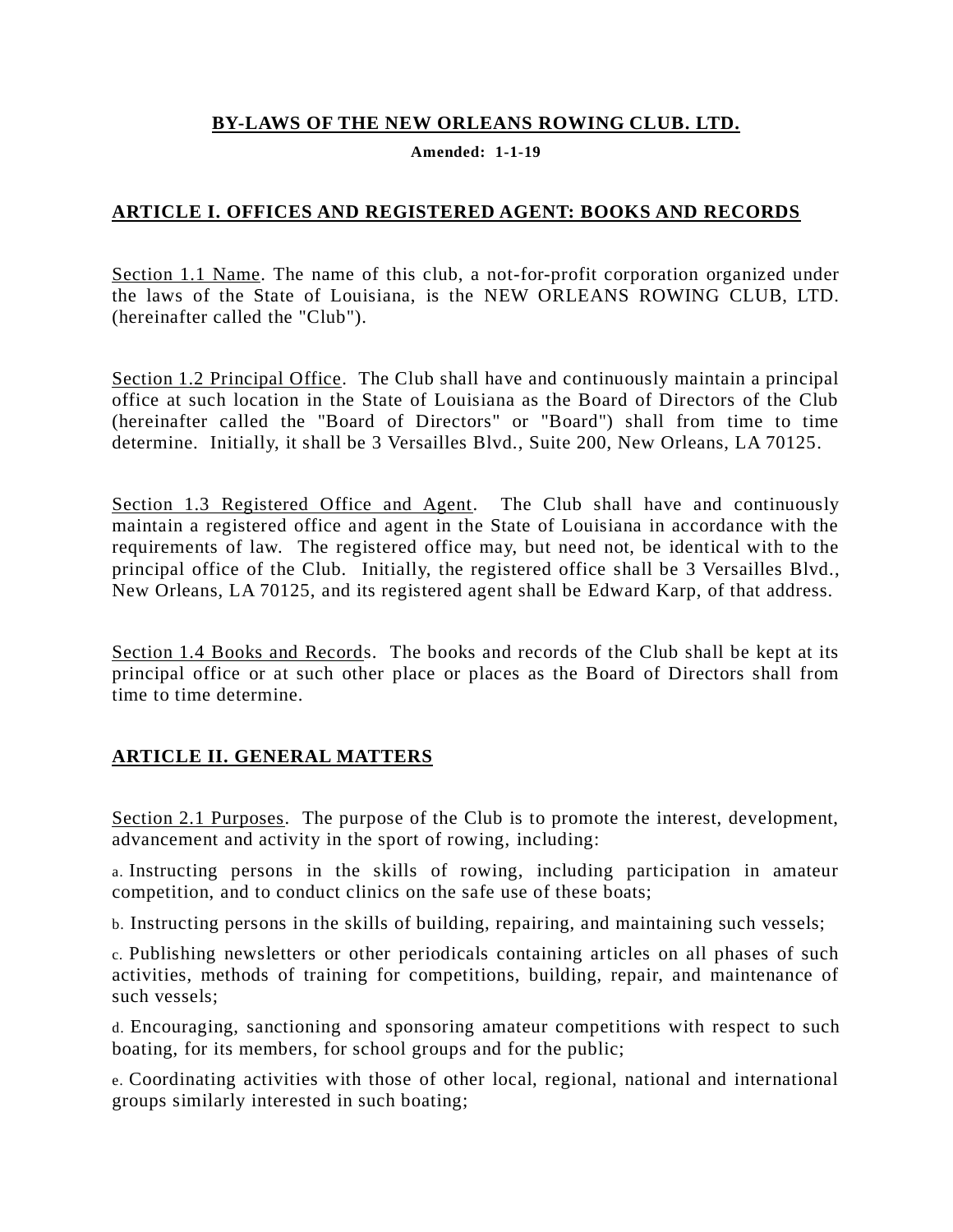f. Operating for educational, literary, and public safety purposes in addition to the other purposes herein described within the meaning of Section 5010(7) of the Internal Revenue Code of 1986, as amended or applicable section of any successor statute thereto;

g. Cooperating with other organizations in the conservation and protection of clean water and waterways;

h. Perpetuating the above purposes in the event of dissolution of this Club by distributing any and all assets to a successor organization similarly dedicated to boating education, safety and organization; and

i. Promoting the participation of members in trips, competitions, and regattas, both on a national and international level.

Section 2.2 Colors. The colors of the Club shall be red, white, blue and yellow. The colors of the Club's blades shall be royal blue with a yellow fleur-de-lis.

Section 2.3 Autonomy. The Board is autonomous in the governance of the Club. It independently determines all matters central to the governance of the Club. All regulations, rules of conduct of any Club sub-unit activities, and other such matters done as administrative and operating procedures of the Club are done so only with the final jurisdiction, authority, and responsibility of the Board.

Section 2.4 Discrimination for Participation. The Club shall not discriminate on the basis of race, color, sex, sexual orientation, religion, or national origin. This policy of non-discrimination shall apply to all aspects of the Club activities, whether in the membership application process (as specified in section 3.14 of these bylaws), in the selection of any person for leadership in the Club, or with respect to inclusion in Club activities.

Section 2.5 Prohibited Purposes. Notwithstanding any other provisions of these Bylaws, the Club shall not conduct or carry on any activities not permitted to be conducted or carried on by an organization exempt from taxation under the Section of the Internal Revenue Code and its Regulations in which the club is qualified.

No part of the activities or revenue of the Club shall be used in carrying out propaganda, or otherwise attempting to influence legislation, and the Club shall not participate in any way (including the publication or distribution of statements) in any political campaign on behalf of any candidate for public office.

The Club will not pay compensation to officers, directors or trustees.

The Club will not donate funds or pay expenses for individuals.

The Club will not conduct activities or provide grants or other assistance to individual(s) or organization(s) outside the United States.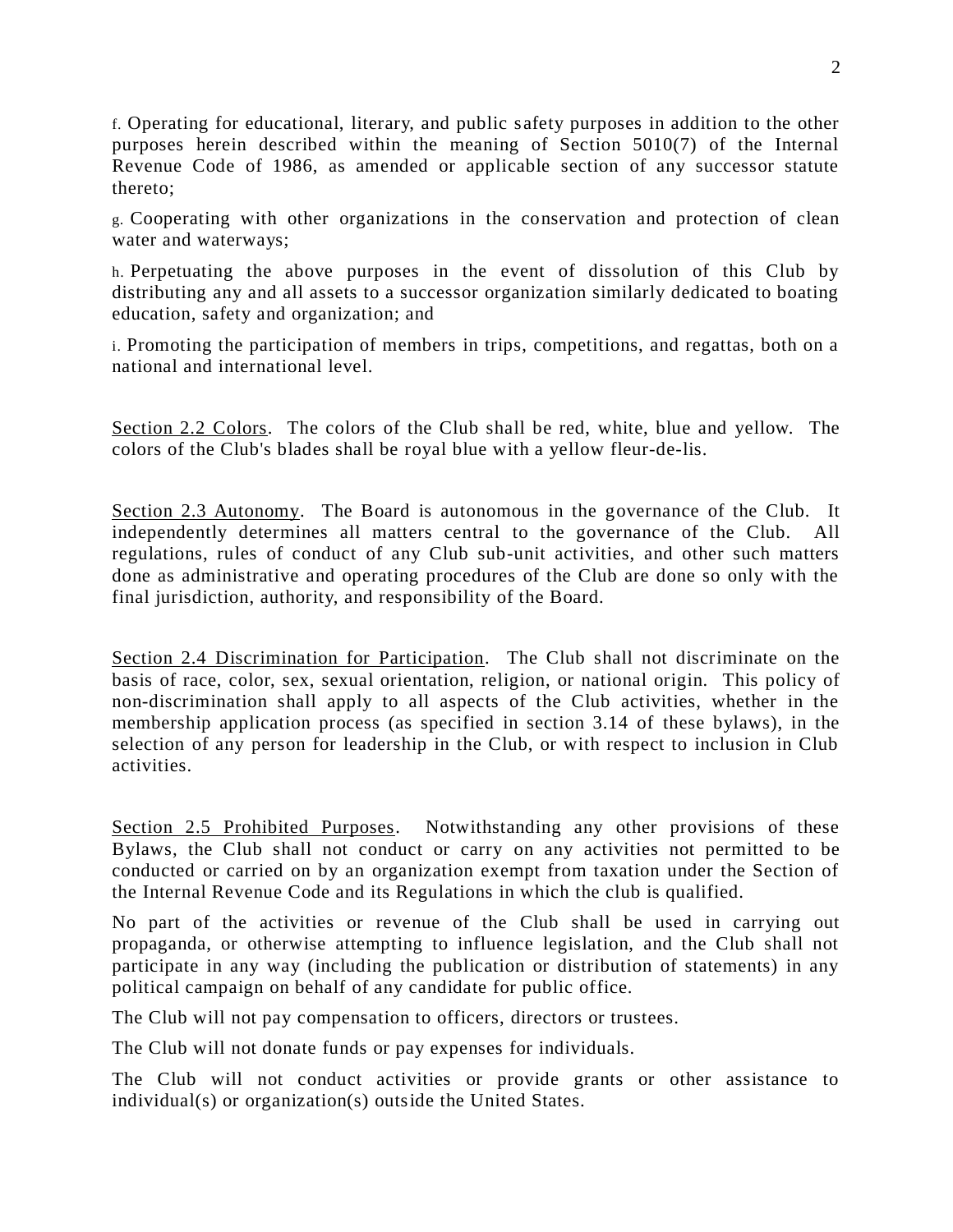The Club will not engage in financial transactions such as loans, payments, or rents with any of its members, officers, directors or trustees.

The Club will not operate any gambling or gaming activities.

Section 2.6 Sub-unit Authority. No sub-unit of the Club can operate under a separate set of bylaws or have incorporation separate than that of the Club.

Section 2.7 Inurement of Benefits. No part of the earnings of the Club shall inure to the benefit of any Director or Officer of the Club, or any private individual (except that reasonable compensation may be paid for services rendered to or for the Club affecting one or more of its defined purposes), and no Director, Officer, or any private individual shall be entitled to share in the distribution of any of the corporate assets in the event of dissolution in part or in whole of the Club.

Section 2.8 Dissolution. Upon dissolution of the Club, the assets of the Club shall be distributed exclusively as directed by the Board (under the limitations established by these Bylaws) to specific organizations for the continuance of activities related to rowing or paddling and other human-powered craft, provided such organizations qualify under Section  $501(c)(3 \text{ or } 7)$  of the Internal Revenue Code and its regulations at the time of dissolution.

# **ARTICLE III. MEMBERS**

Section 3.1 Membership Classes. The members of the Club shall be divided into classes as follows:

- a. Regular
- b. Family
- c. Honorary
- d. Junior
- e. Student
- f. Inactive
- g. Ex-Officio
- h. Military
- i. Instructional
- j. Guest
- k. Special Designation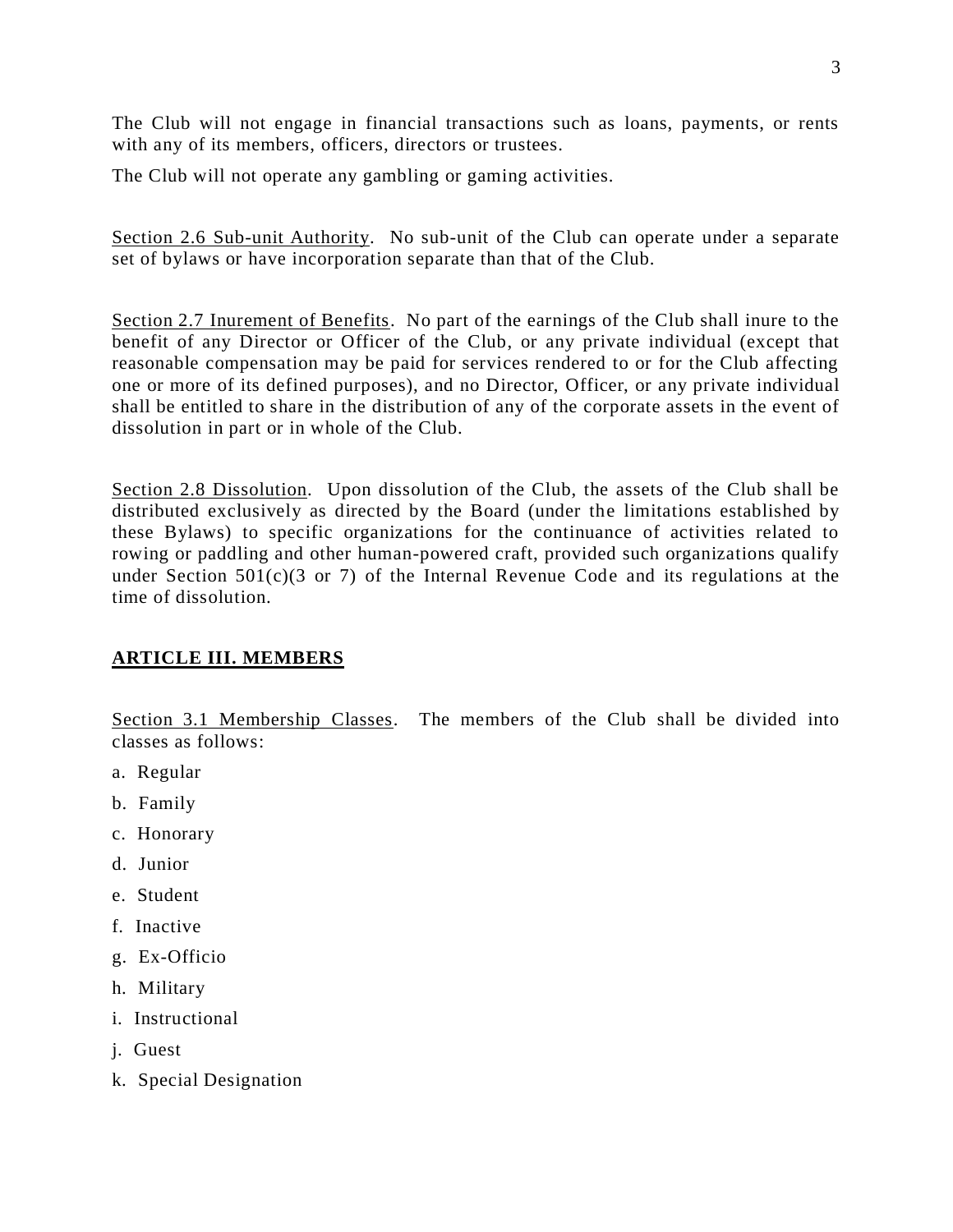All members are entitled to all the rights and privileges of the Club, subject to the constraints imposed by their membership class and such rules and regulations as may be promulgated from time to time by the Board of Directors or the standing committees of the Club. The Board may refuse to accept any application for good cause.

Section 3.2 Regular Member. Any person of age 18 or older who has made appropriate written application for membership, has completed any additional membership steps as required by the Board, and has paid the appropriate dues and fees shall be a member of this Club.

Section 3.3 Family Member. Married couples, with or without minor children, single persons with minor children, and domestic partners, may make application as a family member, providing the application designates one voting member. Each family unit will be entitled to one vote which may be cast by the designated voting member.

Section 3.4 Honorary Member. A member who has been a member of the Club for 20 consecutive years, or 25 nonconsecutive years as either an individual or a family member, shall be deemed to be an honorary member at the termination of his 20th or 25th year as a member, whichever the case may be, provided that he is then in good standing and is not indebted or liable to the club for monies, dues, fees, damages, or otherwise.

Section 3.5 Junior Member. A person under the age of 18 years, including persons under the age of 18 who are listed as part of a family membership, may be accepted as a junior member by the Board of Directors; provided however that the Board of Directors may require consent and indemnification from a responsible parent or guardian of such minor. No such membership shall be accepted unless the Board finds that the applicant is sufficiently mature and responsible to understand and comply with these Bylaws and with the rules and regulations promulgated by the Board of Directors from time to time.

Junior members must be accompanied on the water at all times by a parent, coach, or other adult designated under the special designation membership class. Junior members may not have guests, vote, or hold office.

Section 3.6 Student Member. A person over the age of 18 years who is attending school on a full-time basis and who can submit proof of full-time student status may be accepted as a student member by the Board of Directors.

Section 3.7 Inactive Member. A regular member in good standing may apply to the Board of Directors for inactive membership after at least one year's regular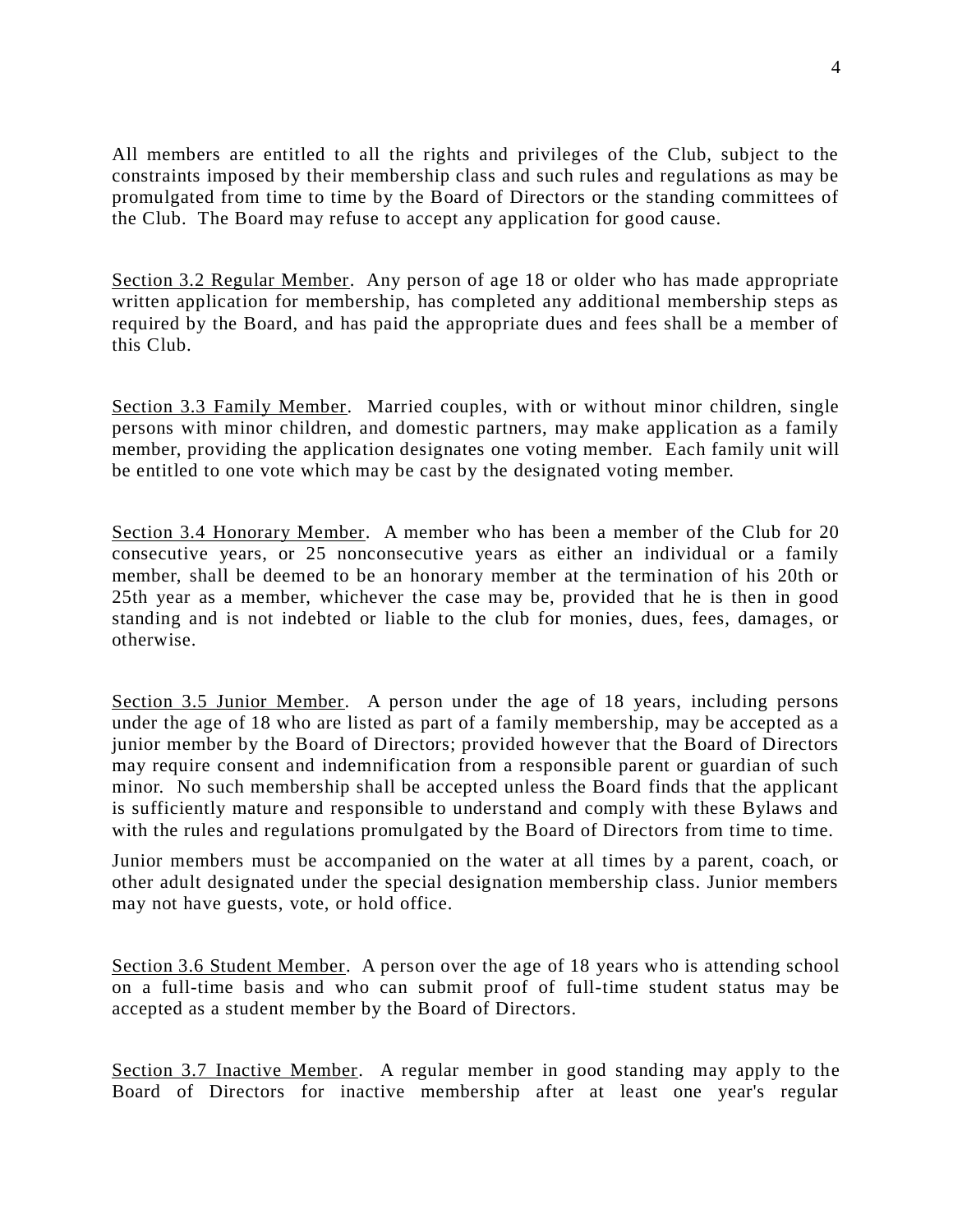membership. Inactive members do not have the right to vote, to hold office or to use the Club's facilities, except to the extent that the Board from time to time may allow.

Section 3.8 Ex-Officio Member. Any persons designated by the Board of Directors are ex-officio members of the Club and are entitled to all rights and privileges of membership except the right to vote and the right to hold office.

Section 3.9 Military Member. A member of the Club in good standing and who is an active member of the United States Armed Forces is deemed a military member from the date of his/her induction into the Armed Forces through December 31 of the year of his/her discharge and is exempt from the payment of dues, providing that he/she is in good standing in such service and honorably discharged therefrom.

Section 3.10 Instructional Member. Any student in a Club-sponsored instructional class, including but not limited to Open Boats, Learn to Row, and Junior rowing groups, as well as any instructor, coach, or coxswain of that class, may be accepted by the Board as an instructional member of the Club and is entitled to use the Club facilities and specified equipment during the assigned class time and under the supervision of the instructor/coach only. The instructor or coach, under the direction of the rowing director, determines the equipment the instructional member may use. All students must complete the required forms for participation in the class, and any use of the facilities or equipment outside of the official class time is prohibited. Instructional members may not have guests or vote at membership meetings. The Board reserves the right to deny membership privileges under this category.

Section 3.11 Guest Member. Guest members may use the Club's facility and equipment while accompanied by a host member of at least 18 years of age. Guest members may use the Club a maximum of three times, unless the Board directs otherwise. The host member is responsible for the conduct of guest members and any damage done by the guest member. Hosts must ensure all guest members are oriented to the Club and to appropriate safety practices, and use appropriate Club equipment. All guest members must be able to swim, sign a waiver, and remain in the company of the host member at all times. The Board reserves the right to deny membership privileges under this category.

Section 3.12 Special Designation. The Board of Directors may, from time to time, establish other temporary categories of membership including, but not limited to visiting, reciprocal, or special needs categories. No such membership shall be accepted unless the Board finds the applicant sufficiently mature and responsible to understand and comply with these Bylaws and with the rules and regulations promulgated by the Board of Directors from time to time. Special designation members shall have their rights and privileges determined by the Board of Directors in accordance with the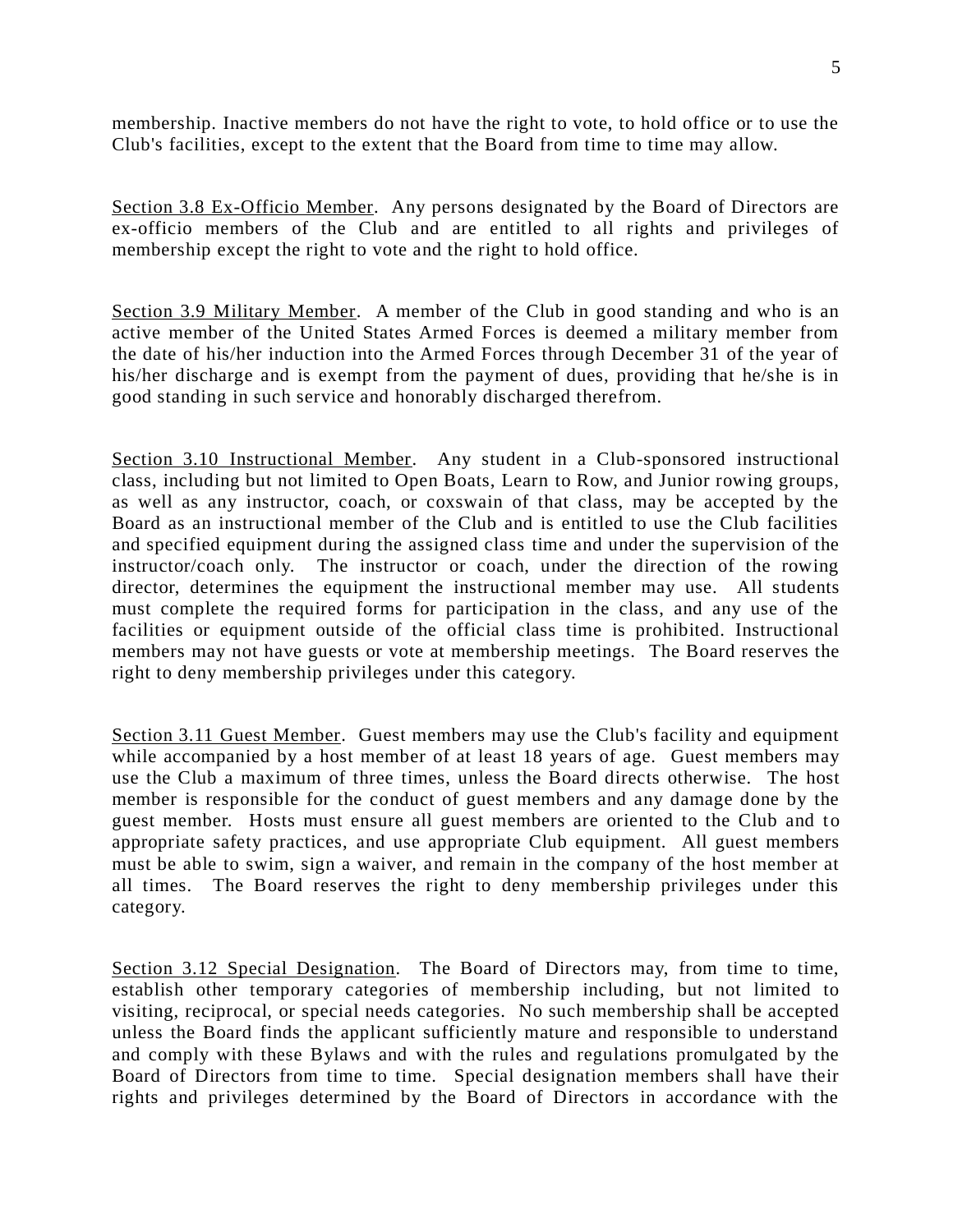nature of the designation.

Section 3.13 Change of Class of Membership. Any member of the Club may change his membership to a different class (including regular membership) by meeting the requirements of such different class and. if applicable, paying the difference in dues between such member's current class of membership and the class of membership to which such member desires to change; provided, however, that no dues shall be refunded in connection with a change of class of membership.

Section 3.14 Length of Membership. Membership is on an annual basis and must be renewed through completion of a new membership as described in Section 3.16 below.

- a. All Annual Club Membership: runs from January 1 through December 31.
- b. Seasonal Club Membership:

January  $1<sup>st</sup>$  – April 30<sup>th</sup> May  $1^{st}$  – August  $31^{st}$ 

September  $1<sup>st</sup>$  – December  $31<sup>st</sup>$ 

- c. Monthly Club Membership:  $1<sup>st</sup>$  day of the month to last day of the month
- d. Learn-To-Row Membership: 3 days
- e. Seasonal Junior Memberships: Spring, Summer and Fall seasons
- f. Rack Storage Lengths: 1 season every 4 months

Section 3.15 Dues and Fees. The dues and fees required of members shall be determined from year to year by the Board of Directors in November or December for the succeeding calendar year, provided, however, that no increase in dues exceeding 25% of a prior year's dues may be made unless the same is approved by a duly-called regular or special meeting of the members.

The payment date for dues and fees shall be set by the Board of Directors, but shall in no event be later than March 1. The Board or the Treasurer at the direction of the Board may establish a schedule of fees to be charged for late payments, returned checks, and like matters.

#### **Dues Schedule:**

a. Annual Club Membership: \$350 individual and \$550 family. Both are non-refundable. All annual memberships shall expire on December  $31<sup>st</sup>$  (see Section 3.14).

b. Seasonal Club Membership: \$150 each season, per individual, non-refundable. All seasonal memberships shall expire on the last day of each season (see Section 3.14).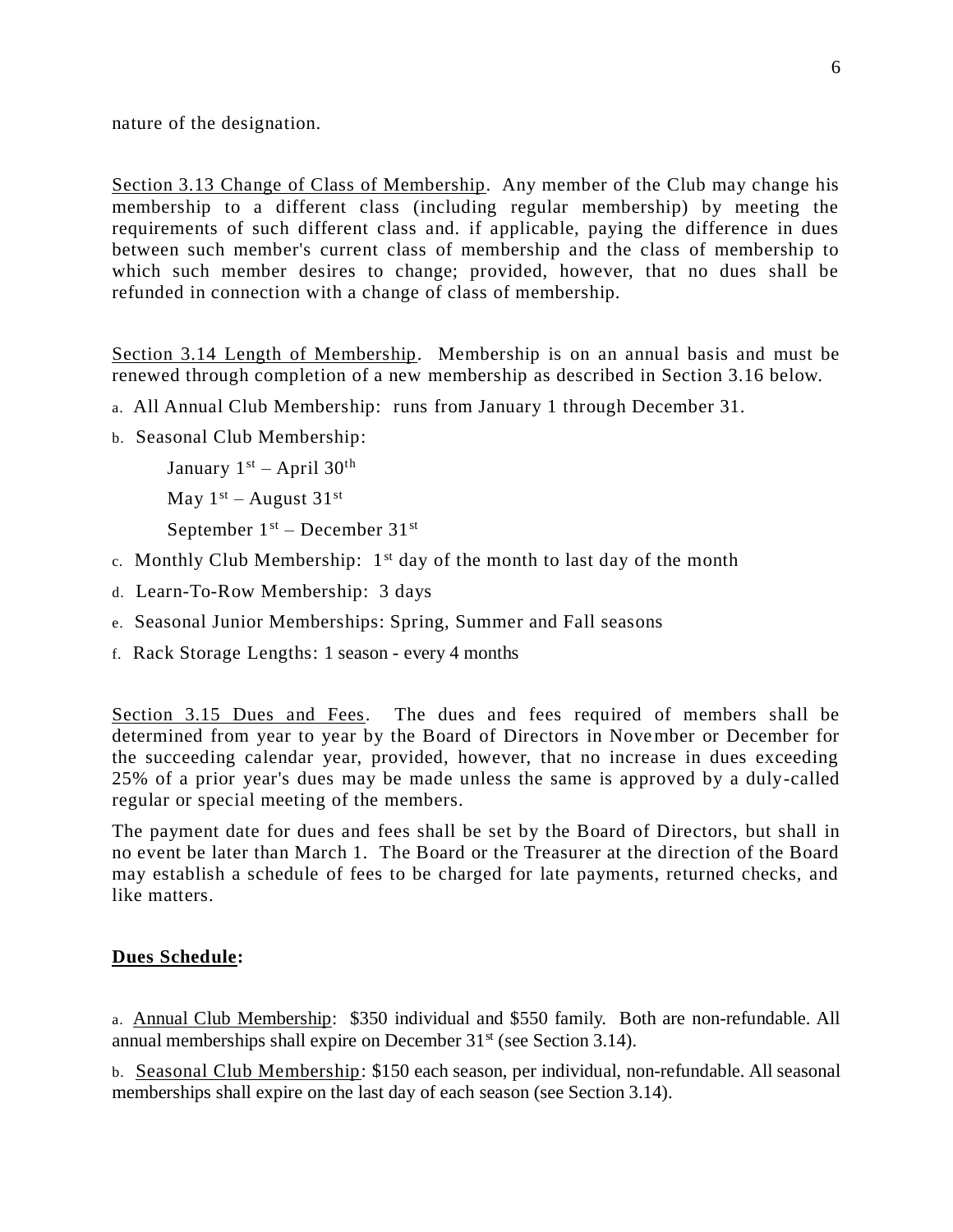c. Monthly Club Membership: \$50, non-refundable. This option shall only be available for visiting rowers and members who join mid-season. Any member who joins mid-season should be encouraged to sign up for the next full season or annual membership.

d. Learn-To-Row Membership: \$125 per individual, non-refundable. Successful graduation of camp shall give new member ability to sign up for club memberships, depending on membership availability (determined by wait-list).

e. Junior Membership: \$TBD per individual, non-refundable. Seasonal membership fee is determined by coaches each season.

f. Rack Storage Fees: (1 season - every 4 months) shall be \$125 per boat each season, nonrefundable.

Section 3.16 Applications for Membership. Applications for membership shall be in the form from time to time prescribed by the Board of Directors. Application forms shall be signed by the applicant and tendered together with such dues and fees as may be required of the applicant to the Membership Secretary or the Treasurer or to any other officer or director of the Club as the Board designates. No application for membership will be rejected by reason of race, religion, sex, national origin, sexual orientation, or belief, and no applicant will be rejected unless he/she fails to meet the qualifications for the class of membership for which he/she has applied or good cause for rejection has been shown.

Section 3.16.A Number of Club Membership. The number of memberships allocated to new members shall be determined by the Club at the start of each season (every 4 months). All potential new members shall be placed on a wait list, where the top of the waiting list will be given priority for membership. Once at the top of the wait list, new members shall be able to sign up for annual or seasonal membership, be taken off the list, or return to the bottom of the wait list. Membership shall only be granted upon the successful completion of minimum community service requirements.

Section 3.17 Termination of Membership. Membership may be voluntarily terminated by resignation in writing addressed to the Membership Secretary or any officer or Director of the Club, and such resignation shall be accepted unless the resigning member is in default of his obligations to the Club or has charges pending against him (in which case the Board may accept such resignation).

Membership is terminable by the Board of Directors for good cause shown, including, but not limited to:

a. forfeiture of status as an amateur under a finding or decision of the Board of Directors of the Club, the United States Rowing Association and/or any association or organization with which the Club is affiliated;

b. non-payment of any indebtedness to the Club;

c. failure to comply with any obligation or to redress any liability to the Club;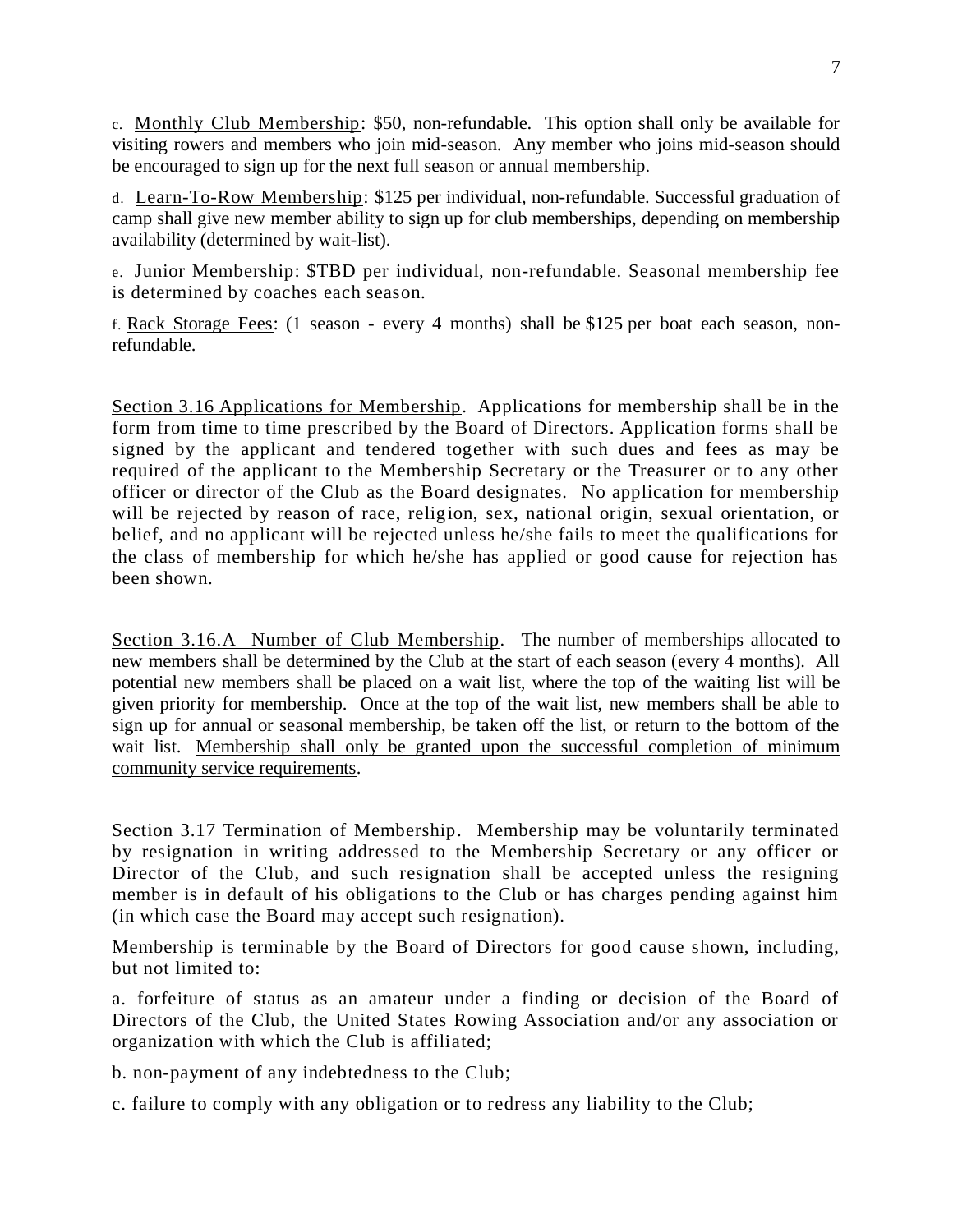d. violation of any of the Bylaws, rules and regulations, or directives of the Board of Directors or duly empowered committees or officers;

e. violation of laws, ordinances, rules, regulations or directives of the New Orleans City Park, the United States Coast Guard, the New Orleans Levee District, or any other governmental agency or body, where such violation is material to the Club's activities; and

f. conduct injurious to the order, peace, interest, reputation or welfare of the Club.

No refunds of dues or fees will be made upon any member's termination.

Section 3.18 Procedure for Discretionary Termination. In the event that cause for termination as set forth in Section 3.17 has been called to the attention of the Board of Directors, the Board may elect to request the member in question state whether he wishes to resign and to accept his voluntary resignation, if such member answers in the affirmative.

If the Board of Directors deems that a valid cause for termination has been brought to its attention, or upon petition of five or more members in writing, the Board shall set a hearing to determine the validity of the charge. The hearing shall be set at a reasonable time, and adequate notice shall be given thereof to the accused member, who shall have the right to appear in person, either with or without counsel or other assistance. The hearing may be adjourned from time to time, as may be necessary.

If upon such hearing the Board shall be satisfied with the truth of the charge, the Board may censure, suspend, or terminate the membership of the accused member, as the Board in its sole judgment shall determine. The Board need not set forth the reasons for its action, and in the absence of bad faith or malice, the decision of the Board shall be final. No member of the Board who is so accused shall sit in judgment upon himself/herself. In its discretion, the Board may designate three or more club members as a committee to hear the matter, but determination in such cases shall be on such committee's report by or to a quorum of the whole Board.

Section 3.19 Reinstatement. A person whose membership has been terminated for failure to pay dues and fees, or other indebtedness to the Club, may be reinstated upon payment of all arrears and by action of the Board. A person who has resigned in good standing and rejoins the Club is not subject to payment of an additional fee.

A person whose membership has been terminated for cause may be reinstated by the Board of Directors on such terms and conditions as to the Board appears meet and just.

Section 3.20 Annual Meeting. The annual meeting of the members shall be held on the first Sunday in January of each year, at the hour of 6:00 p.m., provided however, that a different date and/or time for holding the annual meeting of the members may be fixed from time to time by resolution of the Board of Directors. Each annual meeting of members shall be for the purpose of electing directors and officers, submission of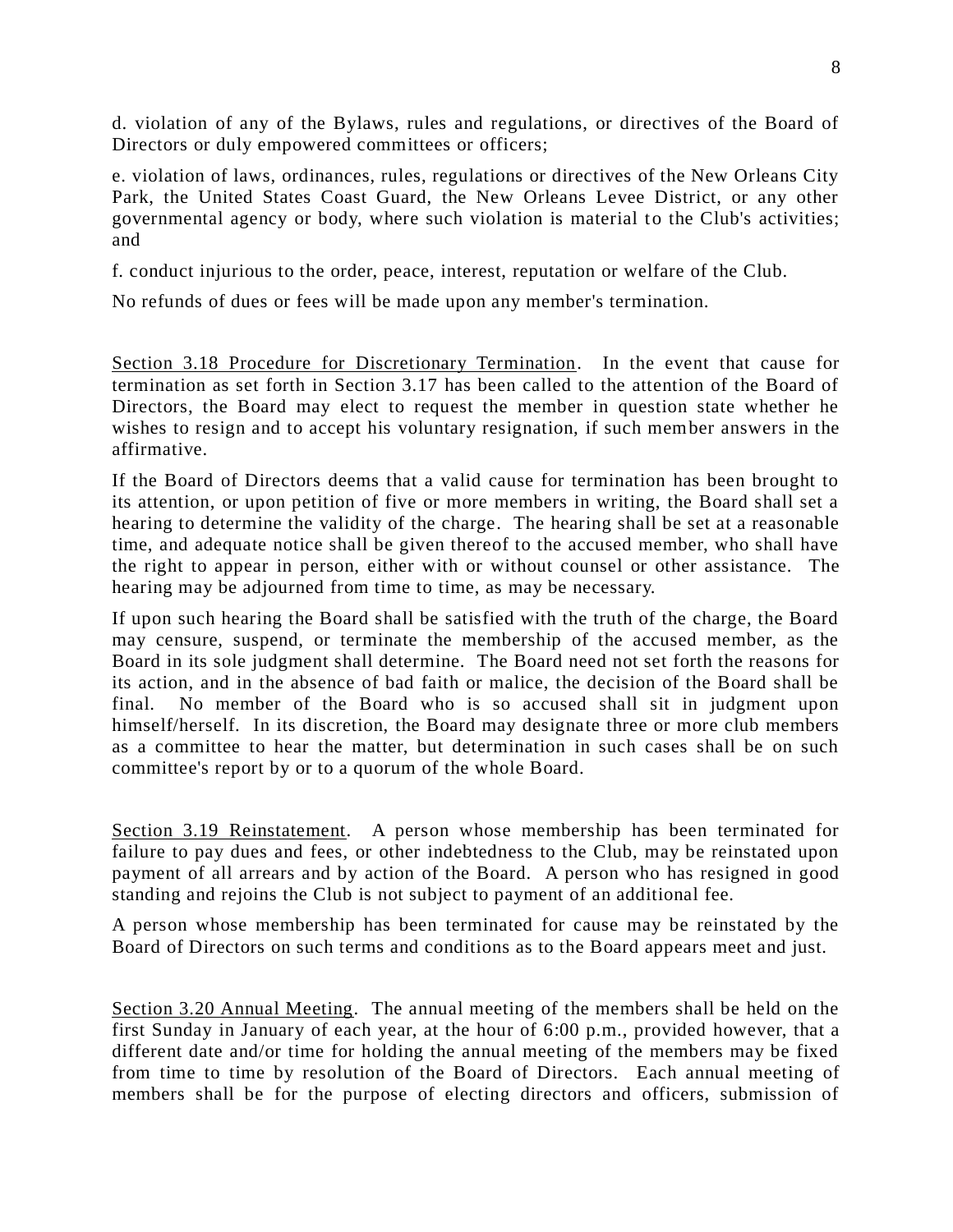annual reports by officers, directors and committee chairs and for the transaction of such other business as may come before the meeting.

The specified annual meeting shall not be canceled. The Board of Directors may postpone a scheduled annual meeting for good cause. The membership must be notified with the reasons for postponement stated and the place and time for the rescheduled meeting, which shall be held no later than 60 days following the original meeting date provided. Should the meeting be rescheduled into the next calendar year, the existing Board of Directors will continue to serve until the annual meeting has occurred. A transition period of no more than one week will follow the annual meeting, after which time the new Board must formally have replaced the preceding Board.

Section 3.21 Special Meetings. Special meetings of the members may be called by the Board at its discretion or in response to the written request of not less than three members. The transaction of business at any special meeting shall be limited to the matters set forth in the Notice of Special Meeting as provided for in Section 3.24. Special meetings may be canceled on the same authority by which it was called, with due notice given to the members.

Section 3.22 Place of Meeting. The Board of Directors may designate any place within the City of New Orleans as the place of meeting for any annual meeting or for any special meeting called by the Board of Directors, but if no designation is made, or if a special meeting be otherwise called, the place of meeting shall be the boathouse.

Section 3.23 Notice of Meetings. Written or printed notice stating the place, date and hour of the meeting of the members and, in the case of a special meeting, the purpose or purposes for which the meeting is called, shall be delivered either personally or by mail to each member of record entitled to vote at the meeting, not less than 15 nor more than 30 days before the date of the meeting, by or at the direction of the Commodore, the Secretary, or other persons calling the meeting. If mailed, such notice shall be deemed to be delivered when deposited in the United States mail addressed to the member at his or her address as it appears on the records of the Club, with postage thereon paid.

When a meeting is adjourned to another time or place, notice need not be given of the adjourned meeting if the time and place thereof are announced at the meeting at which the adjournment is taken, unless the meeting was adjourned due to a lack of quorum of members. In this event, the procedures for notice contained herein shall apply.

Section 3.24 Procedure. Quorum and Vote Required for Action. Five members shall constitute a quorum for a regular or special meeting of the members. If the voting membership is fewer than nine, then three members shall constitute a quorum. The affirmative vote of the majority of the members present at a meeting at which a quorum exists shall be the act of the members, unless a different number of votes is required by the governance documents of the Club (Articles of Incorporation or Bylaws). Questions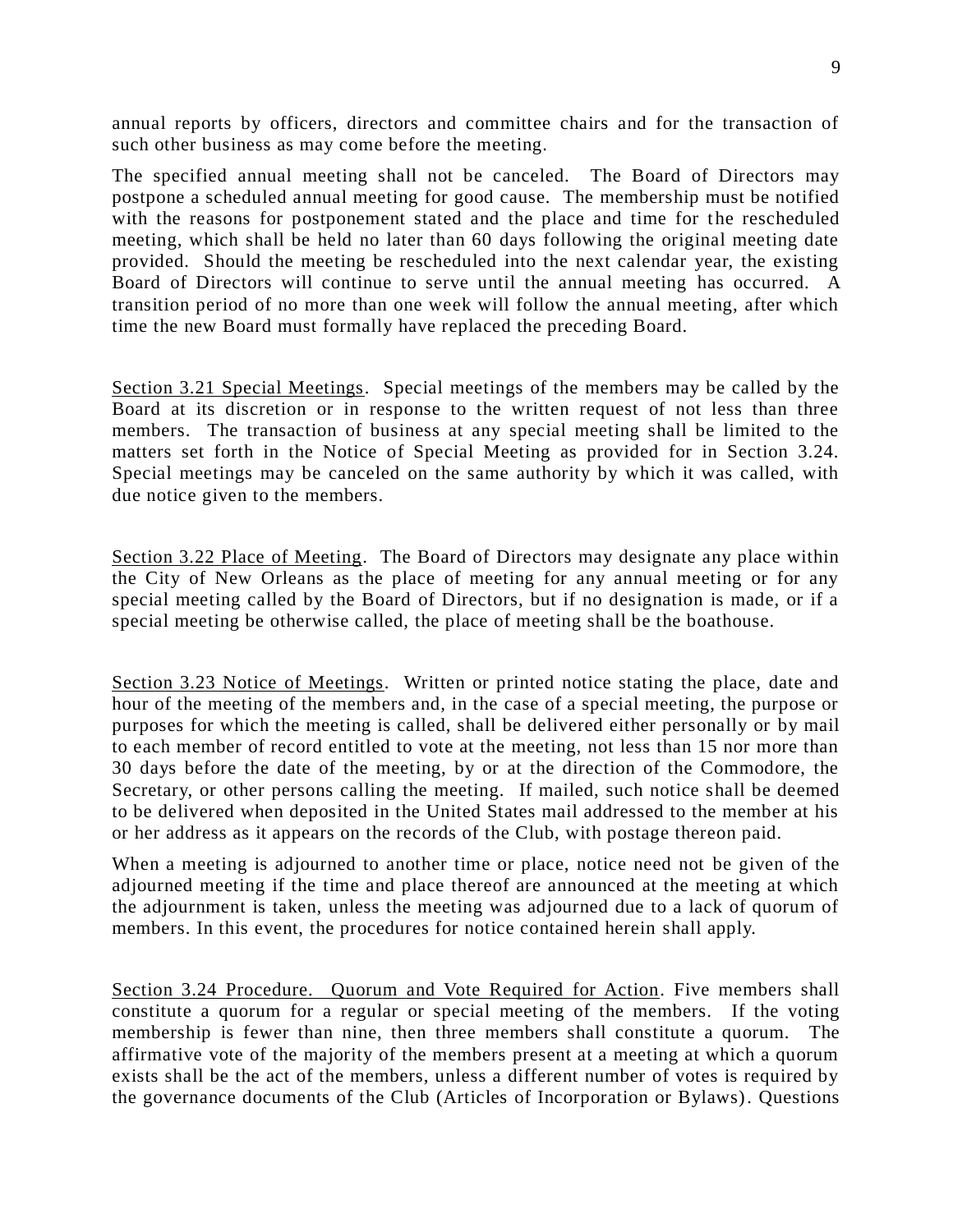of procedure shall be determined by the Commodore with review and approval of the Board. All questions of procedure shall be determined in the spirit of the Bylaws and Robert's Rules of Order when these questions are outside the content of the governance documents.

Section 3.25 Proxy Votes. Proxy votes are not allowed at any meetings of the Board, committees, or membership unless the Board or the Director of the committee in question directs otherwise.

# **ARTICLE IV. DIRECTORS**

Section 4.1 General Powers. The affairs of the Club shall be managed by its Board of Directors, which shall be the governing body of the Club. The Board of Directors (hereinafter "the Board"), in addition to the powers, authority and duties that may be granted or imposed by the Articles of Incorporation of the Club or elsewhere in these Bylaws, shall have all of the powers, authority and duties prescribed or imposed by law for corporations organized under Louisiana's corporate laws which have members under which membership corporations are organized. Such powers include, but are not limited to,

a. the control and management of the Club's property;

b. the power to enter into contracts, subject to the provisions of Section 4.8;

c. the power to authorize the disbursement of funds, to impose or remit penalties, to set fees, dues, and charges;

d. the power to promulgate reasonable rules and regulations, to amend these Bylaws;

e. the power to otherwise act as the Board from time to time may deem advisable in the best interests of the Club.

Section 4.2 Number and Tenure. The Club's Board of Directors shall number at least four (until membership allows more) and must include the following:

- a. President/Commodore,
- b. Vice President/Vice Commodore,
- c. Secretary, and
- d. Treasurer

The offices of Secretary and Treasurer may be combined by order of the Directors, but this (combined) position will be allowed but one vote. If this combination of offices is made, the Board may number three.

Membership numbers permitting, as well as the willingness of Club members to serve on the Board, the following additional Directors may be added by majority vote of the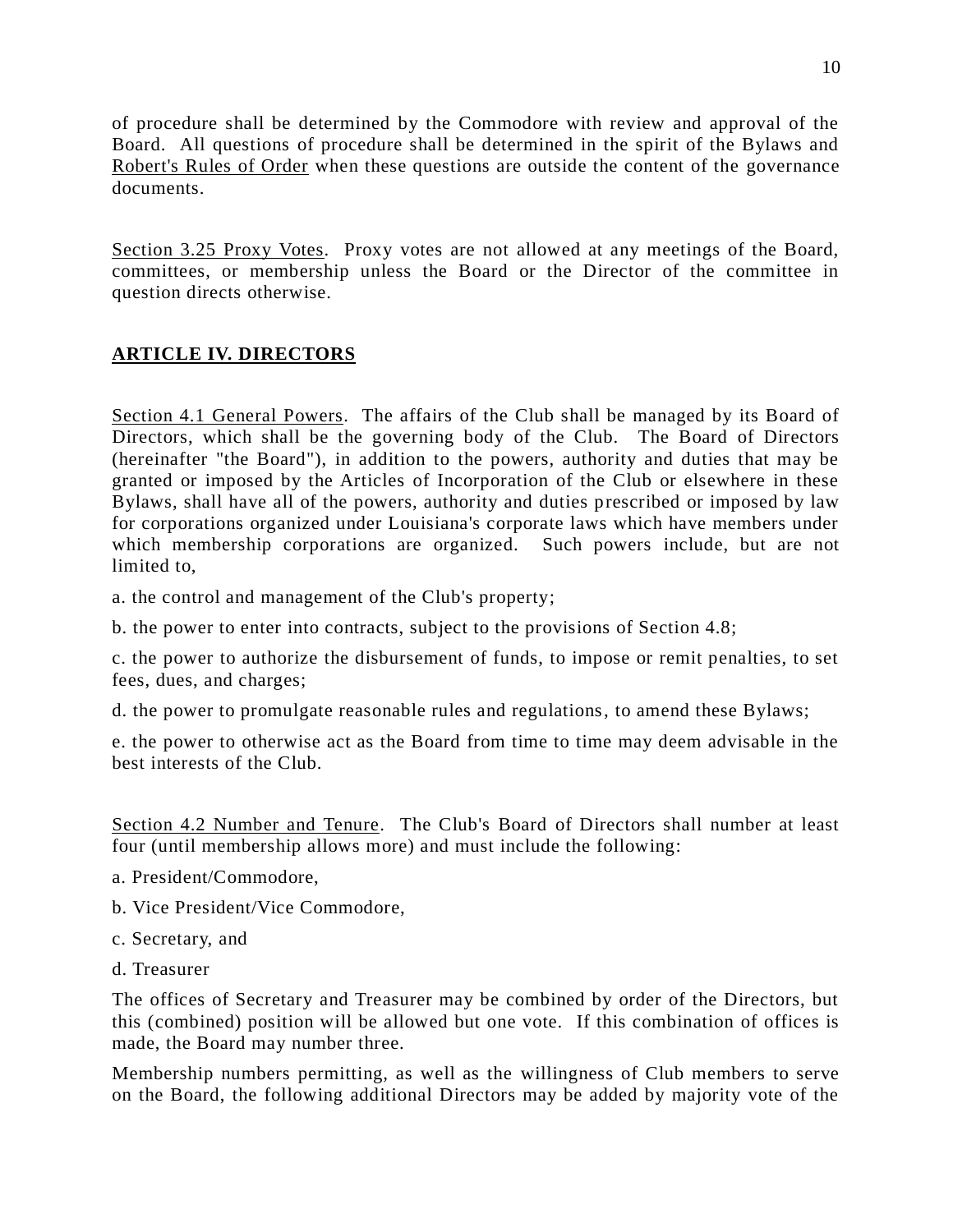Board:

- e. Director of Communications,
- f. Director of Junior Rowing,
- g. Director of Masters Rowing, and
- h. Director of Learn-To-Row

Each member of the Board shall serve for a one-year term, commencing the January following his election, except for directors chosen by the Board to fill a vacancy, who will then serve either to the end of the term or until a successor is elected and installed.

Section 4.3 Eligibility. Any member of the club, who has been a regular, family, honorary, student, military or instructional member during the present year, is eligible to be nominated for the next year's Board of Directors. Should the member be ele cted to the Board, he must be a regular, honorary, military, or designated voter in a family membership for his year of service. Any questions regarding a member's eligibility shall be resolved by the current Board of Directors.

Section 4.4 Election of Directors. Directors are elected by the members at the annual meeting of the Club, pursuant to the provisions of Article VI hereinafter set forth, provided however, that the Board of Directors may fill a vacancy on the Board arising through death, disability, resignation, disqualification, removal or other cause for the unexpired term of the director whose place shall be vacant.

Section 4.5 Removal of Directors. Removal of Directors shall be as provided by the Act.

Section 4.6 Organization of the Board. The President/Commodore, and in his absence, the Vice President/Vice Commodore, is the chairman of the Board of Directors. The duties of the Directors are set forth in Article VII. The President/Commodore or the Board may form standing and ad hoc advisory committees of members of the Board or Club members to perform such functions as may from time to time be deemed necessary or desirable.

Section 4.7 Meetings of the Board. The Board of Directors shall convene regularly at an open meeting at least once per season (See Section 3.14), beginning in January, on the second Sunday of that month, or such other date as the Board from time to time determines, and at such special meetings as may be called from time to time.

Meetings of the Board of Directors shall take place at the Club boathouse, or such other place as the Board may from time to time determine.

Special meetings may be called by the Commodore, or by the majority of the directors,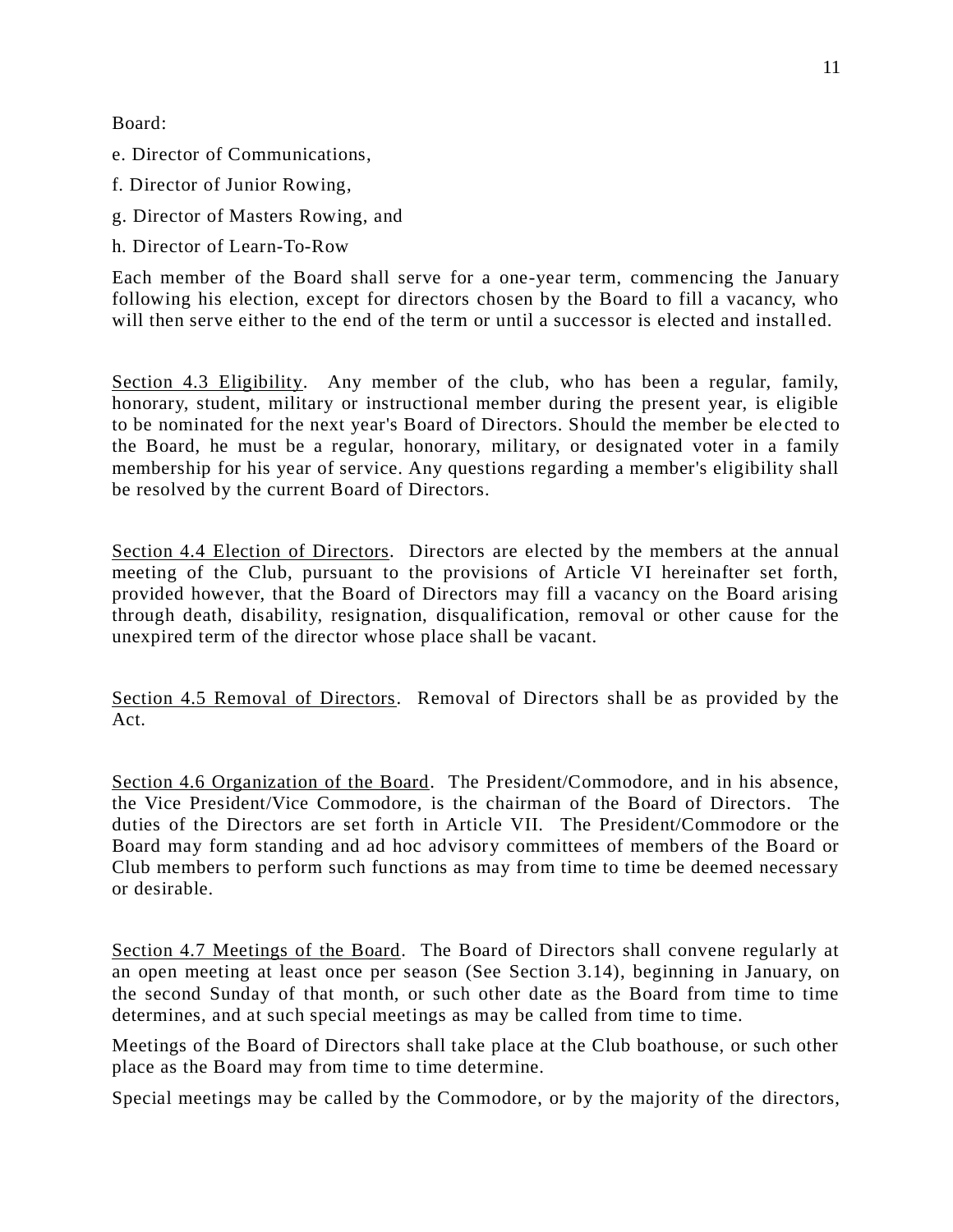upon not less than five days notice to each director by mail or three days notice by personal contact, telephone, or electronic communication. The notice of a special meeting shall state the specific purposes for which the meeting is called. Such meetings may be called for Board members only. Except as otherwise provided in these Bylaws, a majority of members of the Board or three members, whichever is lesser, constitutes a quorum, and except as otherwise specifically provided herein, matters are decided by the majority of those present and voting.

Section 4.8 Budgeting and Fiscal Procedures. In expending unrestricted Club funds, the Board shall observe the following priorities: first, the Board shall determine the amounts necessary to be paid or reserved for maintenance, upkeep, and reasonable improvement of the Club as a whole, including public relations, publicity and the purchase and maintenance of the Club's property and including the setting aside of funds for capital improvements or other special purposes.

The amounts so budgeted shall cumulate from year to year. The budget shall be under the control of the Board of Directors, subject to the supervision of the Commodore. All funds will remain on deposit with the Club's banking depositary, whether or not they have been allocated to a budget and may be disbursed only upon approval of the duly authorized officers of the Club.

In making its budget, the Board will leave in the Club treasury a sum determined in its discretion, but in no event less than 10% (ten percent) of the dues and fees collected by June 1, after committee budgets and all outstanding contracts and obligations have been deducted from the balance (except capital improvement obligations payable over a long term and necessarily entered into to preserve the Club's property). All long term capital improvement obligations or contracts, all expenditures in excess of \$3,000, and any expenditure, contract or undertaking which would reduce the year-end funds of the Club below the limit established above arc subject to disapproval by the membership, except in the case of urgent necessity or normal recurring operating costs, such as insurance. In the absence of urgent necessity, the Board shall call a special membership meeting, and notice of this meeting shall contain the terms of the proposed expenditure, and advice that the membership may disapprove the expenditure at the meeting. Notice shall conform to the provisions set forth in Section 3.24. At such meeting, 2/3 of all of the voting members present at the meeting may disapprove the expenditure as long as a quorum is present.

### **ARTICLE V. OFFICERS AND DIRECTORS**

Section 5.1 Designations. The officers of the Club shall be a President (who by virtue of his office shall also be known as the Commodore), Vice-President (who by virtue of his office shall also be known as the Vice-Commodore), Secretary, and Treasurer. The directors of the Club shall consist of the aforementioned officers, and, if added by the Board, will also include the Directors of Communications, Junior Rowing, Masters, and Learn-To-Row. The officers and the directors form the Board of Directors.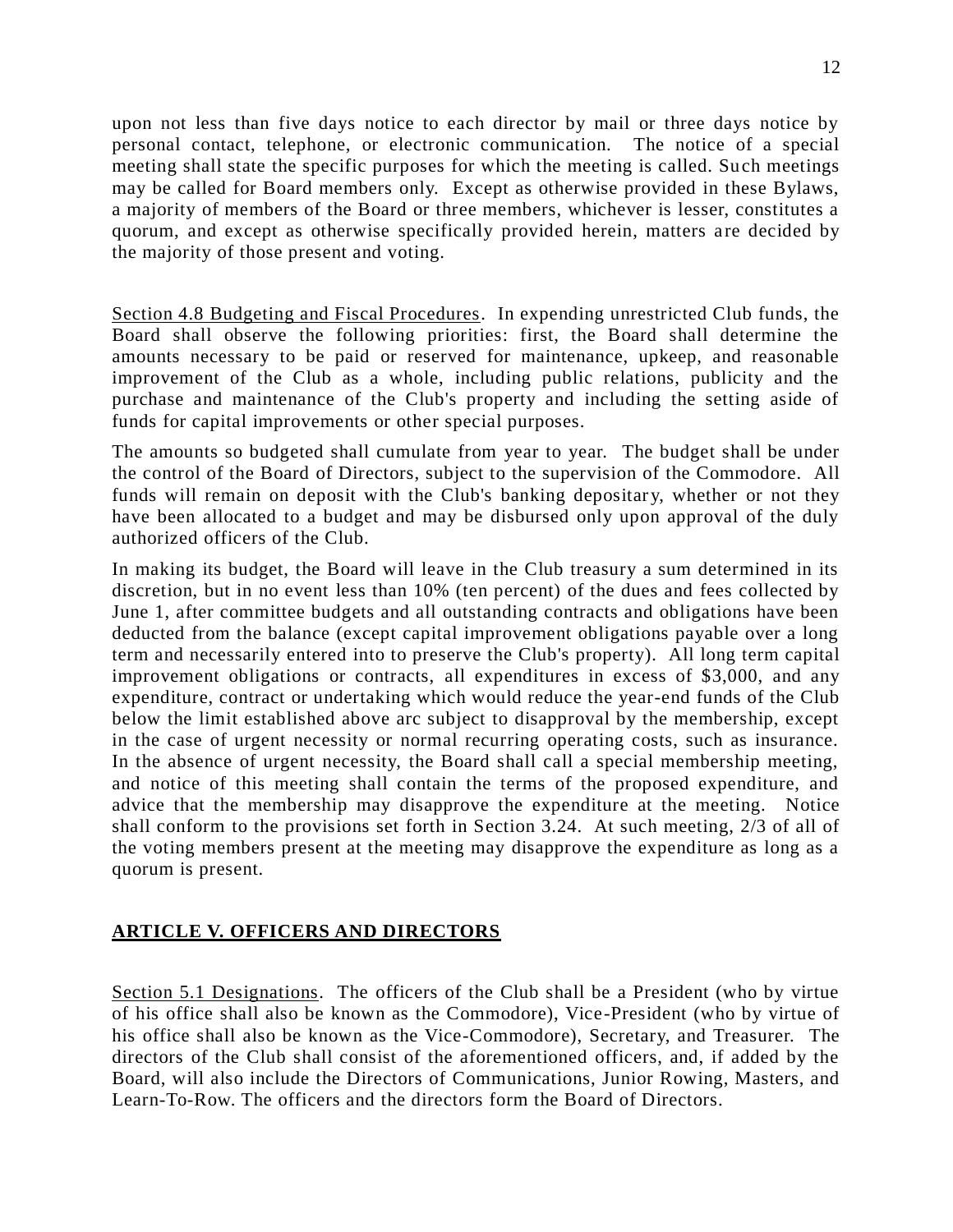Section 5.2 Term. The officers and directors shall serve for a term of one year, and until their respective successors have been elected and installed.

Section 5.3 Election. Officers and directors are elected by the membership for a term commencing on January 1 following the annual meeting at which they are elected, provided however, that vacancy caused by death, disability, resignation, disqualification, or other cause may be filled by the Board of Directors.

Section 5.4 Vacancies. Any vacancy in office, however arising, may be filled by the Board of Directors for the un-expired portion of the term of such office.

Section 5.5 Removal of Officers and Directors. Removal of officers and directors shall be as provided by the Act.

Section 5.6 President/Commodore. The President/Commodore is the chief executive officer of the Club and of the Board of Directors. He has executive management of the business of the Club and sees that all orders and resolutions of the Board are carried into effect, subject, however to the right of the Board to delegate any specific powers not reserved by law or by these Bylaws to other officers or directors of the Club.

The President/Commodore is ex-officio a member of all regular and special committees of the Club.

Upon assuming office, the President/Commodore shall be provided by the outgoing President/Commodore with a complete summary of all insurance, bonds, financial and physical property, as carried in the name of the Club, and a statement of the receipts and disbursements for the year immediately preceding his installation or re-installation, and upon his leaving office, the President/Commodore shall supply such summary to his successor. Such summary shall be recorded by the Secretary on the Club's books at the time same is rendered.

The President/Commodore, by and with the consent of the Board of directors, shall appoint from the members of the Club, including members of the Board, such other chairmen of regular or ad hoc committees as may be established. The members of these committees may be appointed by the Board, or may, at the Board's discretion, be appointed by the chairman of that committee.

At the annual meeting of the Club, the President/Commodore shall read his complete report, a copy of which shall be deposited in the archives of the Club.

The President/Commodore shall oversee club and private boat storage, including rack assignment and payment of fees.

The President/Commodore shall make rules and regulations pertaining to house interests, as well as the purchase or sale of fixtures, equipment, and supplies.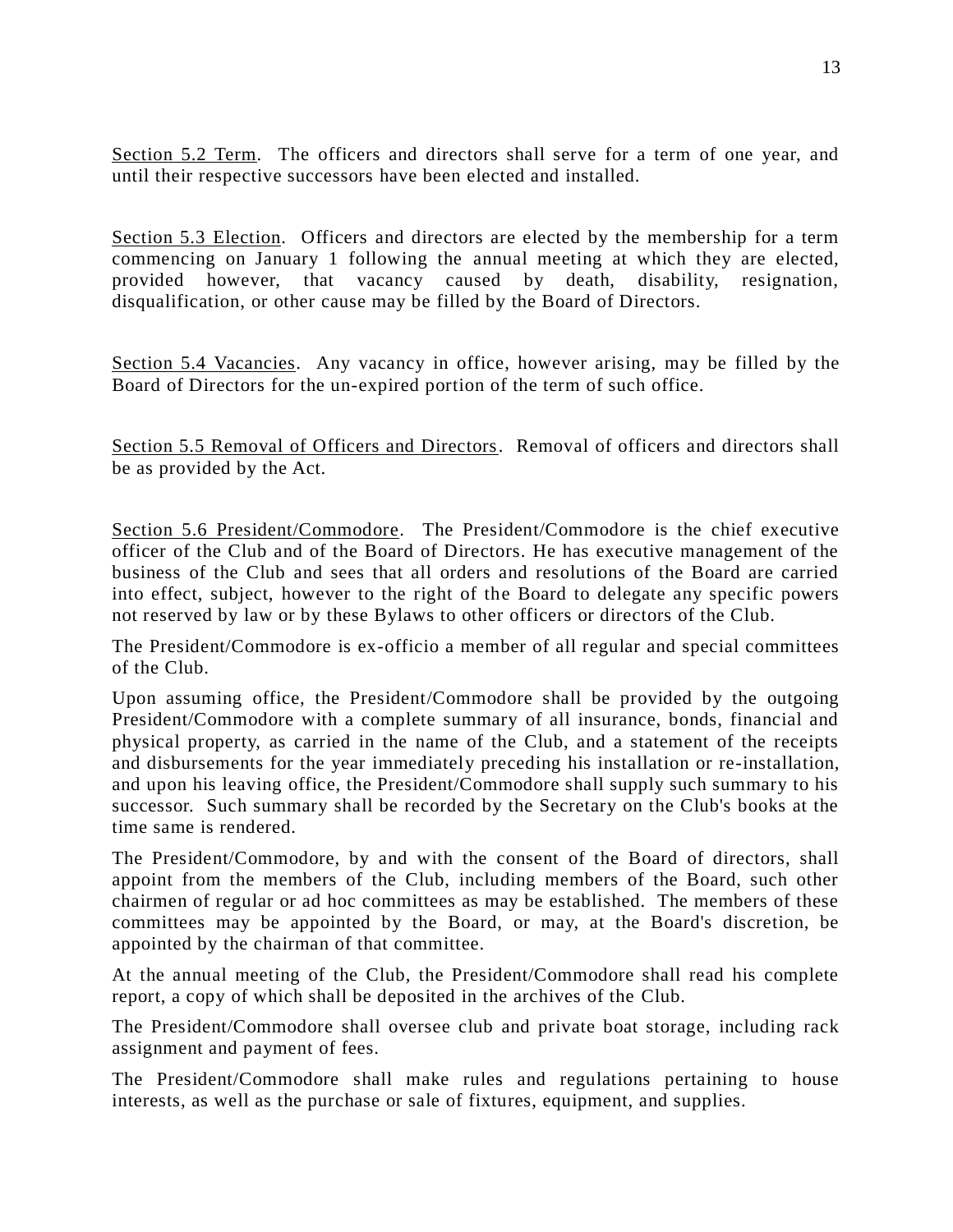Section 5.7 Vice-President/Vice-Commodore. Upon death, disqualification, removal, or other vacancy in the office of President/Commodore, the Vice-President/Vice-Commodore shall perform the duties of the President/Commodore, and he shall have such other duties as the Board may from time to time impose. The Vice-President/Vice-Commodore shall have responsibility for safety guidelines for the membership and shall direct the fundraising of the Club.

Section 5.8 Secretary. The Secretary shall attend all meetings of the members and of the Board of Directors and shall fairly and impartially make minutes of all such meetings which shall be kept in the Club's corporate minute book.

The Secretary shall have possession of the Club's corporate minute book and responsibility for its safekeeping, and shall have said book available for inspection at all time by any or all members of the Board of Directors.

The Secretary shall have possession and responsibility for such other documents and records as the Board of Directors may from time to time direct, and of the corporate seal.

The Secretary may conduct correspondence for the Club, including such correspondence as the Board of Directors and the President/Commodore may direct.

The Secretary shall record the proceedings of all hearings and special proceedings that the Board may direct.

The Secretary has the duty of posting a complete and current list of officers and directors of the Club at the club house.

The Secretary has the duty of affixing the corporate seal of the Club to such documents as may require same, when so ordered to do by the Board.

In the case of his inability to attend a meeting, the Secretary has the responsibility of seeing that the Club's books and records are conveyed to the meeting.

The Secretary has the duty of recording and publishing an annual report.

Except for the Treasurer's books and records, the Secretary has custody of all books and records of the Club except as otherwise ordered by the President/Commodore or the Board of Directors.

Section 5.9 Treasurer. The treasurer is responsible for the collection, safekeeping, and disbursement of all monies and securities of the Club. The treasurer shall give such official receipts as may be required. The treasurer may delegate any of these duties to an assistant, provided such person is approved by the Board.

The Treasurer shall keep the checkbook of the Club, and shall keep such other financial records as will enable the Board of Directors at all times to have a clear and true understanding of the financial affairs of the Club.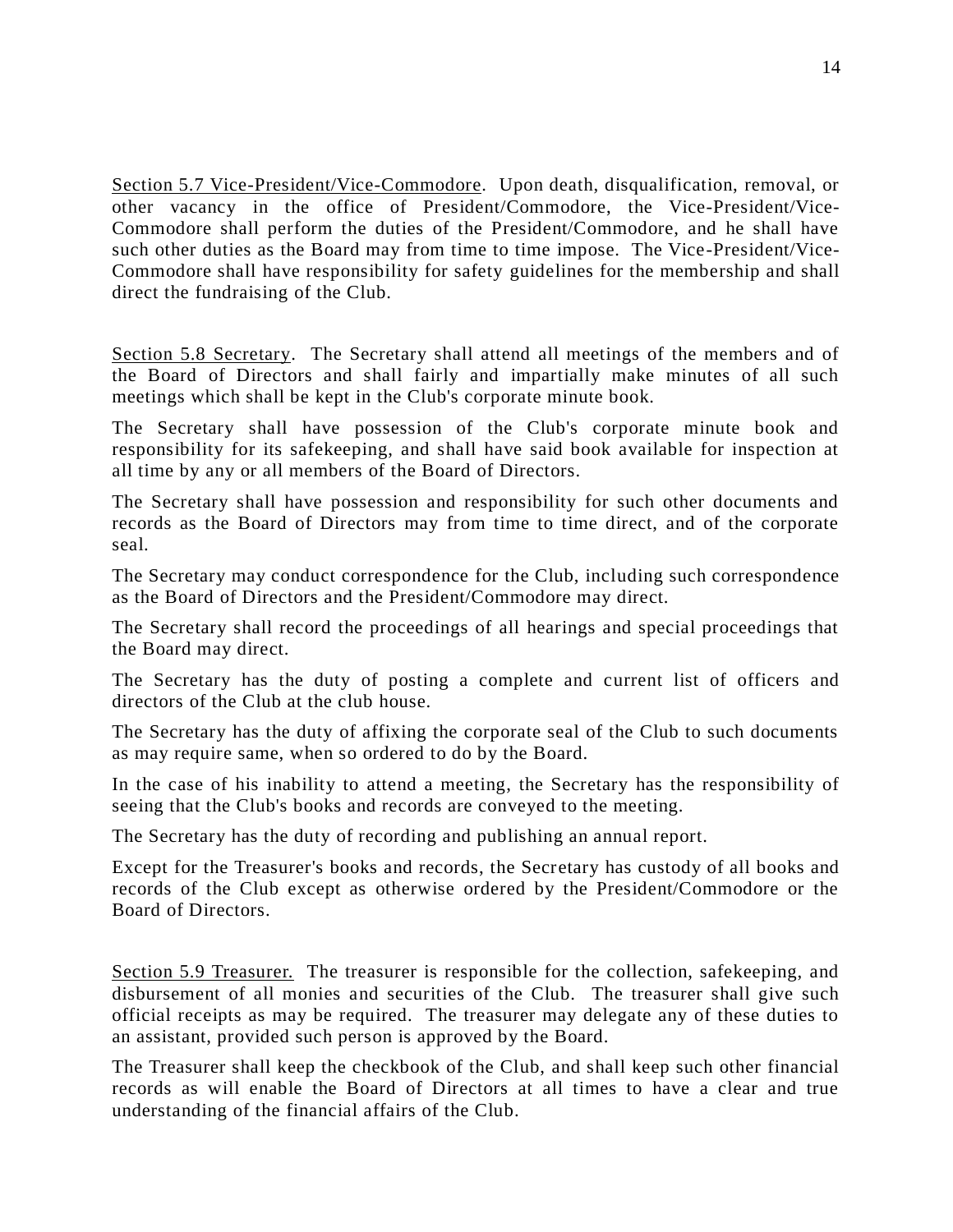The Treasurer shall deposit funds of the corporation in such depositories as the Board of Directors may designate, and shall make such disbursements as the Board may direct, with the countersignature of the President/Commodore or other officer or officers as the Board may require.

The Treasurer shall keep a true and accurate record of the budgets adopted by the Board, and such other and separate funds or budgets as the Board may require.

The Treasurer shall make a bi-monthly report of the condition of the assets, and of the receipts and disbursements for the preceding period, at each meeting of the Board. His report will include the names of all parties delinquent in payment of monies to the Club and shall make such other particular reports as directed by the Board or President/Commodore.

The Treasurer shall record and keep current boat storage and other fees , as received from the House Director, and shall report to the Board on such matters and in such detail as the Board shall request.

The Treasurer shall be bonded in an amount to be fixed by the Board and with a surety approved by the Board.

Section 5.10 Director of Communications. The Director of Communications shall be responsible for the preparation and dissemination of a newsletter to the membership, which shall be published at least four times annually, subject to the supervision of the Board and the President/Commodore.

The newsletter may contain such items as: (I) a summary of business discussed at the monthly meetings of the Board of Directors; (II) announcements and reports of coming activities, regattas, and races which involve the club; (III) reports on activities, races and regattas in which the Club was involved, and (IV) a summary of the Treasurer's reports. The newsletter may also contain such other items as the Board may from time to time direct.

The Communications Director shall give notice of meetings of the Board and meetings of the members to the persons who may be entitled thereto in accordance with the Bylaws and in accordance with the directions from the President/Commodore or the Board of Directors.

The Communications Director shall also oversee the maintenance of the Club's website and voice mail systems.

Section 5.11 Director of Master Rowing. The Director of Masters Rowing shall ensure that the Club's rowing practices, postings, and equipment comply with current rowing safety guidelines. The Director of Master Rowing shall develop and oversee the rowing component of member orientation, so that all members are educated to the safe and appropriate use of Club rowing equipment.

The Director of Master Rowing shall ensure that all Club instructors and coaches comply with any safety and education guidelines promulgated by the Board or the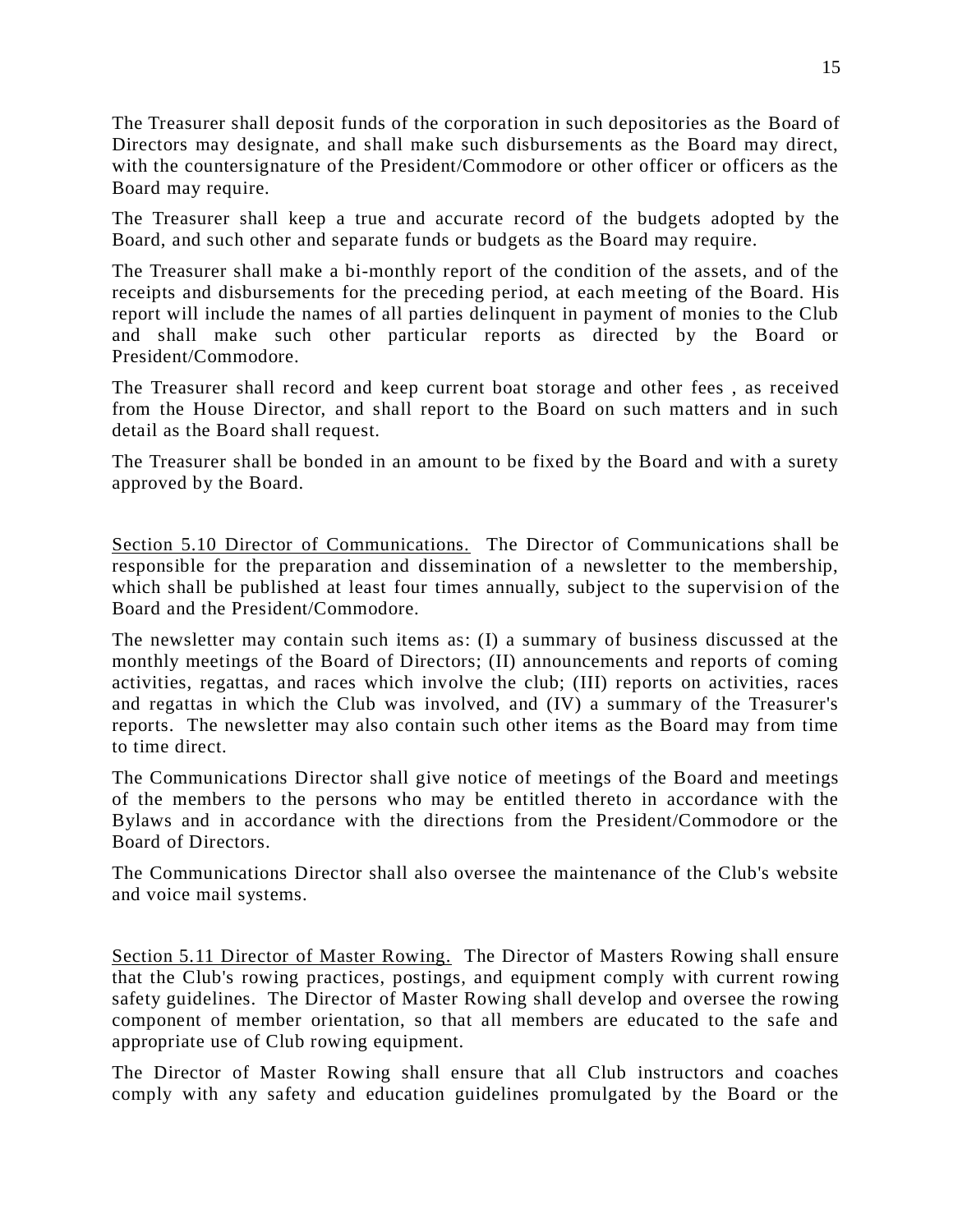Rowing Committee.

The Director of Master Rowing shall head the rowing committee, which is responsible for maintaining and purchasing Club equipment with allocated rowing funds. He shall ensure that the rowing committee numbers at least 3, and that it represents all the Club's rowing communities.

The Director of Master Rowing shall prepare and disseminate all Club membership materials. Keys to the grounds of the Boathouse will be disseminated once all appropriate membership requirements have been met. The director shall receive all membership monies, which he will submit to the Treasurer. The director shall make monthly report to the Board of Directors of the names of all parties delinquent in payment of monies to the Club.

The Director of Master Rowing shall develop a member orientation session, with the assistance of the President and Vice President, which covers basic safety practices and Club policies on facility and equipment use. The director shall record whether all members have attended an orientation and report lapses to the Board on a monthly basis.

The Director of Master Rowing shall maintain a list of members, according to their classification of membership and also according to their respective designation of primary interest under Section 3.17 of these Bylaws. The director will bring any membership requests under Section 3.5, 3.6, or 3.7 to the attention of the Board of Directors. The director will provide all Directors with a current membership list at each regular Board meeting.

Section 5.12 Director of Junior Rowing. The Director of Junior Rowing shall ensure that the Club's rowing practices, postings, and equipment comply with current rowing safety guidelines. The Director of Junior Rowing shall develop and oversee the rowing component of member orientation, so that all members are educated to the safe and appropriate use of Club rowing equipment.

The Director of Junior Rowing shall ensure that all Club instructors and coaches comply with any safety and education guidelines promulgated by the Board or the Rowing Committee.

The Director of Junior Rowing shall head the rowing committee, which is responsible for maintaining and purchasing Club equipment with allocated rowing funds. He shall ensure that the rowing committee numbers at least 3, and that it represents all the Club's rowing communities.

The Director of Junior Rowing shall prepare and disseminate all Club membership materials. Keys to the grounds of the Boathouse will be disseminated once all appropriate membership requirements have been met. The director shall receive all membership monies, which he will submit to the Treasurer. The director shall make monthly report to the Board of Directors of the names of all parties delinquent in payment of monies to the Club.

The Director of Junior Rowing shall develop a member orientation session, with the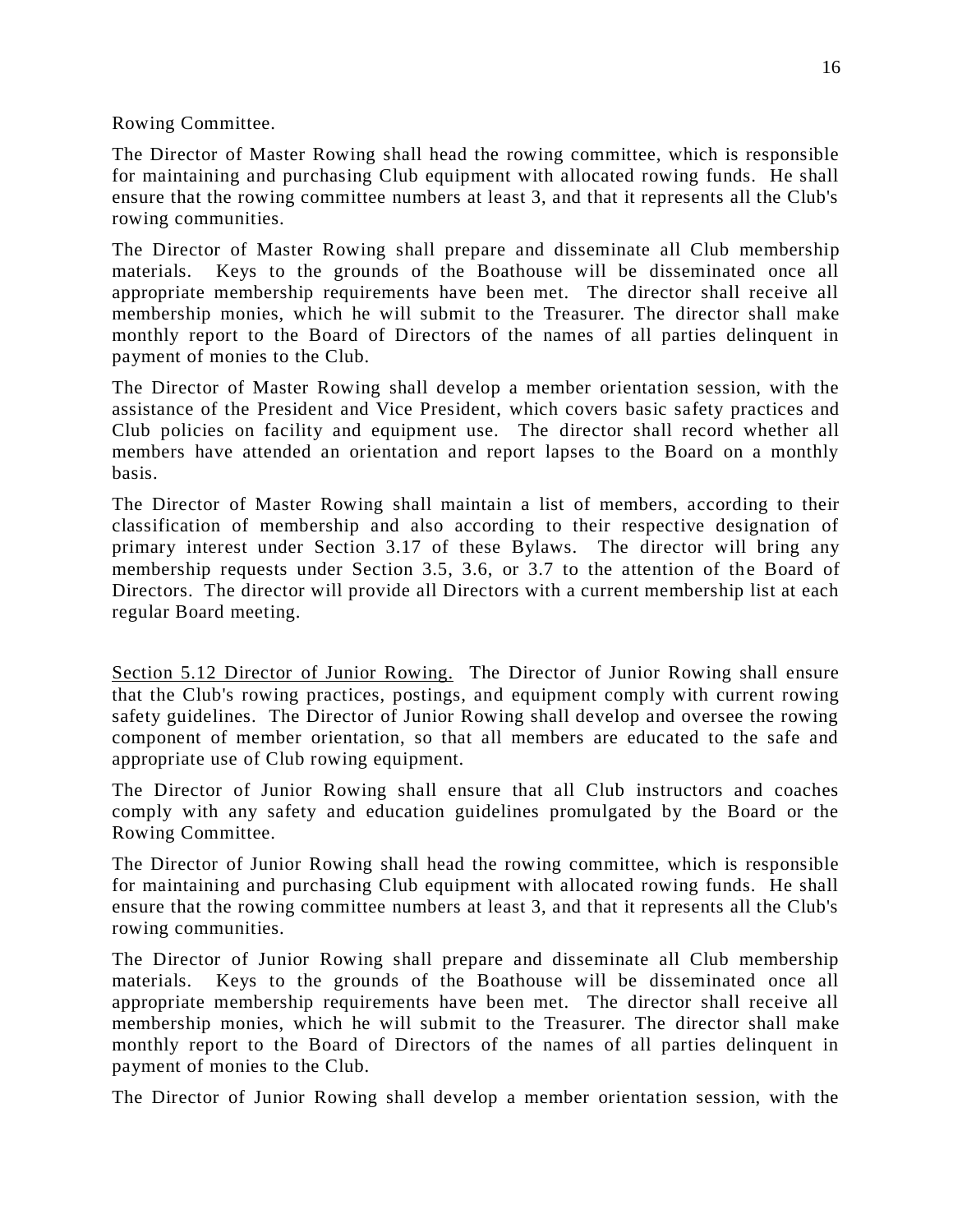assistance of the President and Vice President, which covers basic safety practices and Club policies on facility and equipment use. The director shall record whether all members have attended an orientation and report lapses to the Board on a monthly basis.

The Director of Junior Rowing shall maintain a list of members, according to their classification of membership and also according to their respective designation of primary interest under Section 3.17 of these Bylaws. The director will bring any membership requests under Section 3.5, 3.6, or 3.7 to the attention of the Board of Directors. The director will provide all Directors with a current membership list at each regular Board meeting.

Section 5.13 Director of Learn-To-Row. The Director of Learn to Row shall ensure that the Club's rowing practices, postings, and equipment comply with current rowing safety guidelines. The Director of Learn to Row shall develop and oversee the rowing component of member orientation, so that all members are educated to the safe and appropriate use of Club rowing equipment.

The Director of Learn to Row shall ensure that all Club instructors and coaches comply with any safety and education guidelines promulgated by the Board or the Rowing Committee.

The Director of Learn to Row shall head the rowing committee, which is responsible for maintaining and purchasing Club equipment with allocated rowing funds. He shall ensure that the rowing committee numbers at least 3, and that it represents all the Club's rowing communities.

The Director of Learn to Row shall prepare and disseminate all Club membership materials. Keys to the grounds of the Boathouse will be disseminated once all appropriate membership requirements have been met. The director shall receive all membership monies, which he will submit to the Treasurer. The director shall make monthly report to the Board of Directors of the names of all parties delinquent in payment of monies to the Club.

The Director of Learn to Row shall develop a member orientation session, with the assistance of the President and Vice President, which covers basic safety practices and Club policies on facility and equipment use. The director shall record whether all members have attended an orientation and report lapses to the Board on a monthly basis.

The Director of Learn to Row shall maintain a list of members, according to their classification of membership and also according to their respective designation of primary interest under Section 3.17 of these Bylaws. The director will bring any membership requests under Section 3.5, 3.6, or 3.7 to the attention of the Board of Directors. The director will provide all Directors with a current membership list at each regular Board meeting.

Section 5.14 Assistant Officers or Directors. The President/Commodore or the Board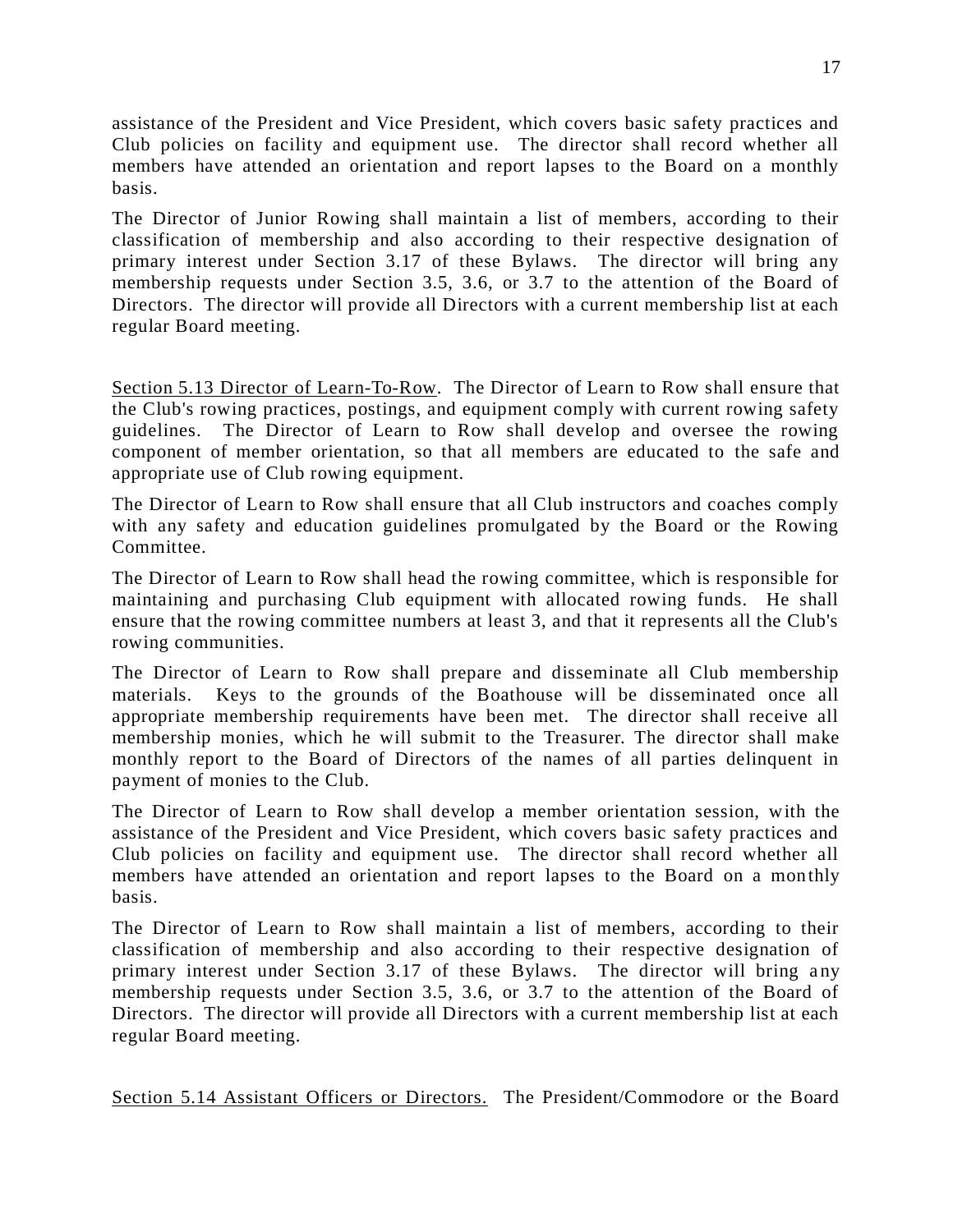may appoint from the voting membership one or more assistants to aid any of the officers or directors upon request of said Board member or in the event the Board member is temporarily unable to perform, or otherwise are not performing, his respective duties. Such assistant officers or directors are not, however ex -officio members of the Board.

Section 5.15 Board Membership. The President/Commodore, Vice President/Vice Commodore, Secretary, and Treasurer are ex-officio members of the Board of Directors.

## **ARTICLE VI. ELECTIONS**

Section 6.1 General. Officers and directors shall be elected at the annual meeting of members by secret ballot of eligible voting members present at the meeting. Only voting members in good standing are eligible to vote at such election. No member may vote by proxy, unless the Board has determined otherwise in accordance with section 3.26.

Section 6.2 Nominating Committee. No less than ninety days prior to the annual meeting, the Board shall designate a nominating committee consisting of three or more voting members (and may select alternates) to meet and nominate candidates for the next year's Board of Directors. If the Board cannot agree on three members to constitute the nominating committee, they shall agree on as many as they are able, and each director shall propose the name of a prospective member of the nominating committee. Each name so proposed will be placed on a slip of paper, and by lot as many names will be drawn as there are vacancies to fill. If the Board cannot agree on which of the members of the nominating committee shall be chairman thereof, the first name drawn by lot shall be chairman. The Board will instruct the committee as to the eligibility requirements for service on the Board. No later than forty -five days prior to the annual meeting, the nominating committee shall report its nominations for officers and other directors to the Board. The nominating committee may nominate any eligible member of the Club to any office.

Section 6.3 Material to be Enclosed with Notice of Annual Meeting. In the notice of the annual meeting provided by Section 3.20, the Communications Director or other person giving notice shall contain (I) the names of the persons nominated by the nominating committee, (II) the Board position to which they have been nominated, (III) a statement whether they arc incumbents in that Board position, or hold a different Board position, and (IV) the year in which they became members of the Club.

Section 6.4 Additional Nominations. At least fifteen days prior to the annual meeting, five or more members in good standing and entitled to vote, may nominate other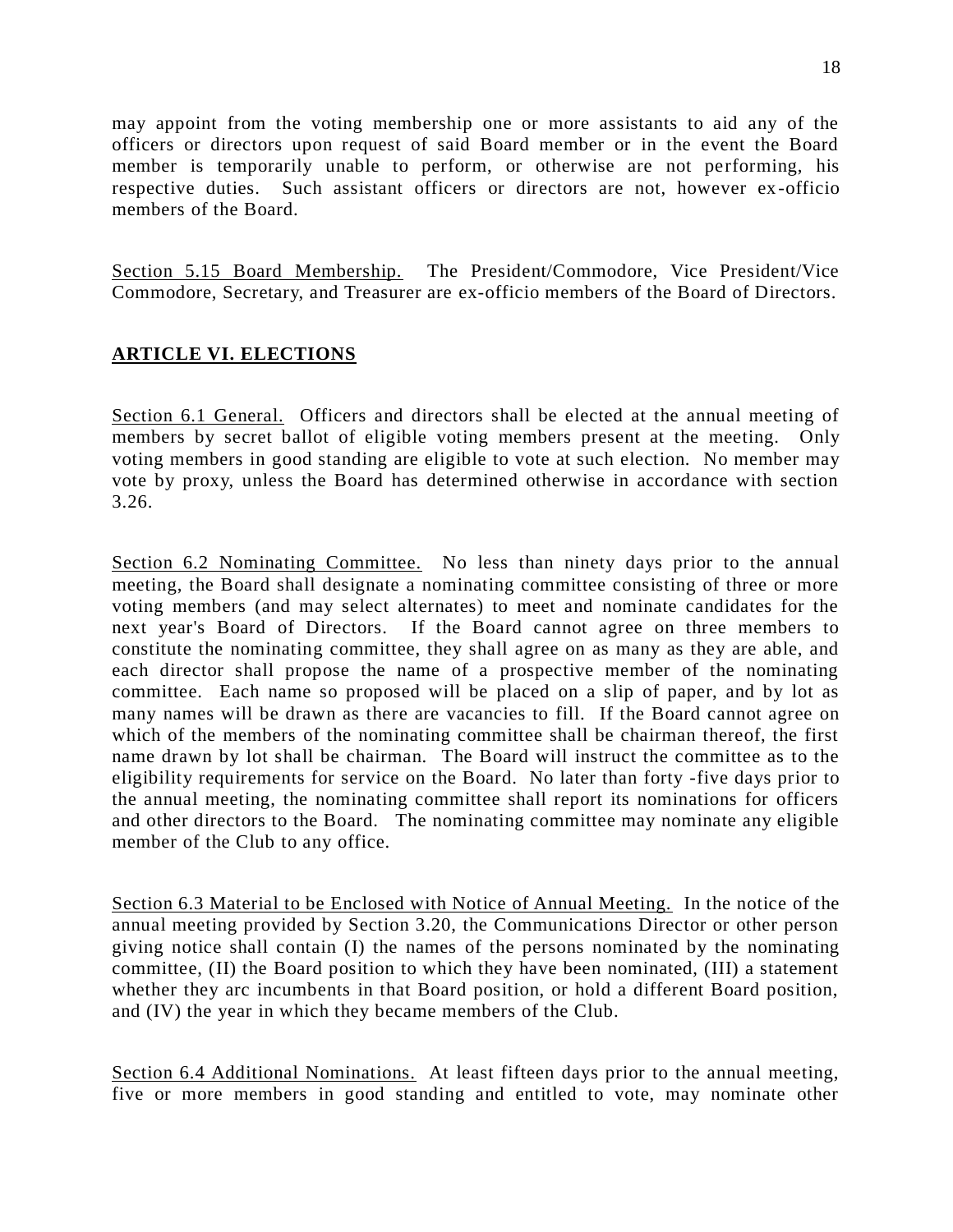candidates, as they may choose, for any Board position. Nominations must be in the form of a signed petition or individual letters or signatures, and may be presented to the Commodore in person, by mail, fax, or individual emails. In such case, the Communications Director shall notify the members in writing of the name of each such person nominated, the Board position for which he is nominated, the year in which he became a member of the Club, and the fact that he was nominated by petition to oppose a named member nominated by the nominating committee.

Section 6.5 Conduct of the Election. When the meeting is convened, no business other than business pertaining to the immediate election shall be conducted in the first half hour thereof in order to permit members to obtain and cast their ballots. Ballots may continue to be cast for no less than one hour after the meeting has been convened and for such additional time as the Board may have determined prior to the start of the meeting. When the period for voting has lapsed, the President/Commodore shall declare the polls closed, and three members appointed by the President/Commodore at the meeting to act as tellers shall commence tabulating the votes and shall report the results as promptly as practicable. No candidate and no member of the Board may serve as teller. The persons receiving the highest number of votes for each Board position shall be declared elected to that position. With respect to any Board position which is uncontested, on motion duly made and seconded the meeting may declare the candidate elected by acclamation.

### **ARTICLE VII. APPLICATION OF BYLAWS, RULES AND REGULATIONS AND UNDERTAKINGS OF MEMBERS**

Section 7.1 Bylaws. Rules and Regulations and Application Thereof. Members of all membership classes and their guests shall abide by these Bylaws and by such other rules and regulations as the Board may from time to time promulgate or which the President/Commodore, under the supervision of the Board, may order.

Section 7.2 Liability for Damage or Injury. Members are liable for personal injury or property damage incurred by the Club, its property, or its members, due to the actions or inactions of themselves or their guests.

Section 7.3 Club Equipment. Members and guests may not take Club equipment away from the boathouse area unless permission has been obtained in advance from the President/Commodore or from the chairman of the committee in charge of the equipment. Members and crew coaches are required to enter in the boat house log book their names, the names of guests or crew, the type and identification of boats and equipment withdrawn and the condition thereof at the time and at the time the boats and equipment are returned.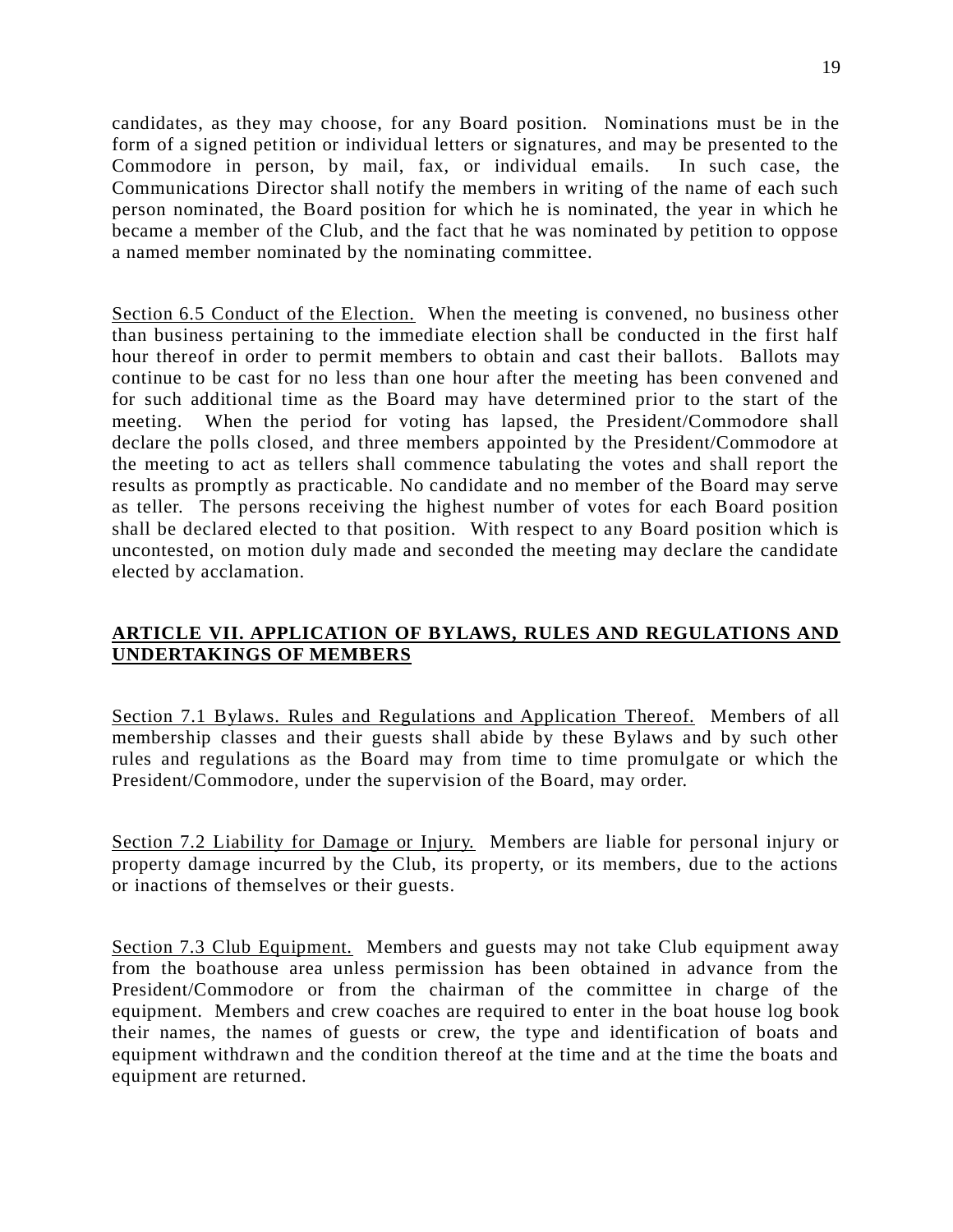Section 7.4 Port Authority. New Orleans Citv Park. Levee District, and Coast Guard Rules. Members and guests are required to abide by relevant ordinances, rules and regulations of the New Orleans Port Authority, New Orleans City Park, Levee District, and the United States Coast Guard, including ordinances, rules and regulations prohibiting intoxicating liquors and gambling.

Section 7.5 Prohibited Boats and Materials. Unless granted permission by the President/Commodore or the Board for special purposes, no boat or vessel of any type whatsoever will be brought upon the Club premises other than non-motorized craft, except that a motor boat may be used for coaching and for regattas under supervision of the Club officers. No gasoline or other inflammable or dangerous materials are to be stored on Club premises by members. The Board may, however, authorize such storage for the benefit of the Club and will establish from time to time appropriate guidelines for the storage and access of these materials.

Section 7.6 Insurance. Each member storing a boat on Club premises is required to carry his own insurance, or else file an Assumption-of-Risk document with the Club

Section 7.7 Storage of Boats and Other Property. When space is available, a member in good standing may store his boat on a rack or in other space designated by the Commodore, for each season in which the fee is paid. By accepting a rack or space so assigned, whether or not a fee is paid, a member agrees:

a. That the boat will be duly marked and identified in accordance with directives of the appropriate committee chairman and/or other officers of the Club;

b. Upon expiration of the period for which fees were paid, and if the same has not been renewed, the member will promptly remove the boat or other property upon demand;

c.If fees are unpaid within 30 days of the start of each period for which fees were paid, demand for payment may be made upon the member at his address of record, in writing, and by ordinary mail;

d.In rare circumstances, an exemption to the storage fee may be granted to club members with approval from the President/Commodore and or the Board The exemption will expire at the end of each period and the exemption must be renewed by the Board.

In the event a member's boat or other property is not removed within twenty days after such demand is made, the Club is entitled, at its option and in its sole discretion, (I) to all rights as a warehouseman, including the sale of said boat for payment of storage fees and for a lien for storage fees, which shall accumulate at no less than \$1.00 per day and for such other property at not less than SO.50 per day; (11) to regard such property as abandoned and to discard it, upon twenty days notice by registered or certified mail of intention to do so, unless said property is removed and all delinquencies paid; and (III) the Club shall not be responsible for damage, destruction or other loss occasioned to said member's boat or other property, except for the Club's willful and wanton acts.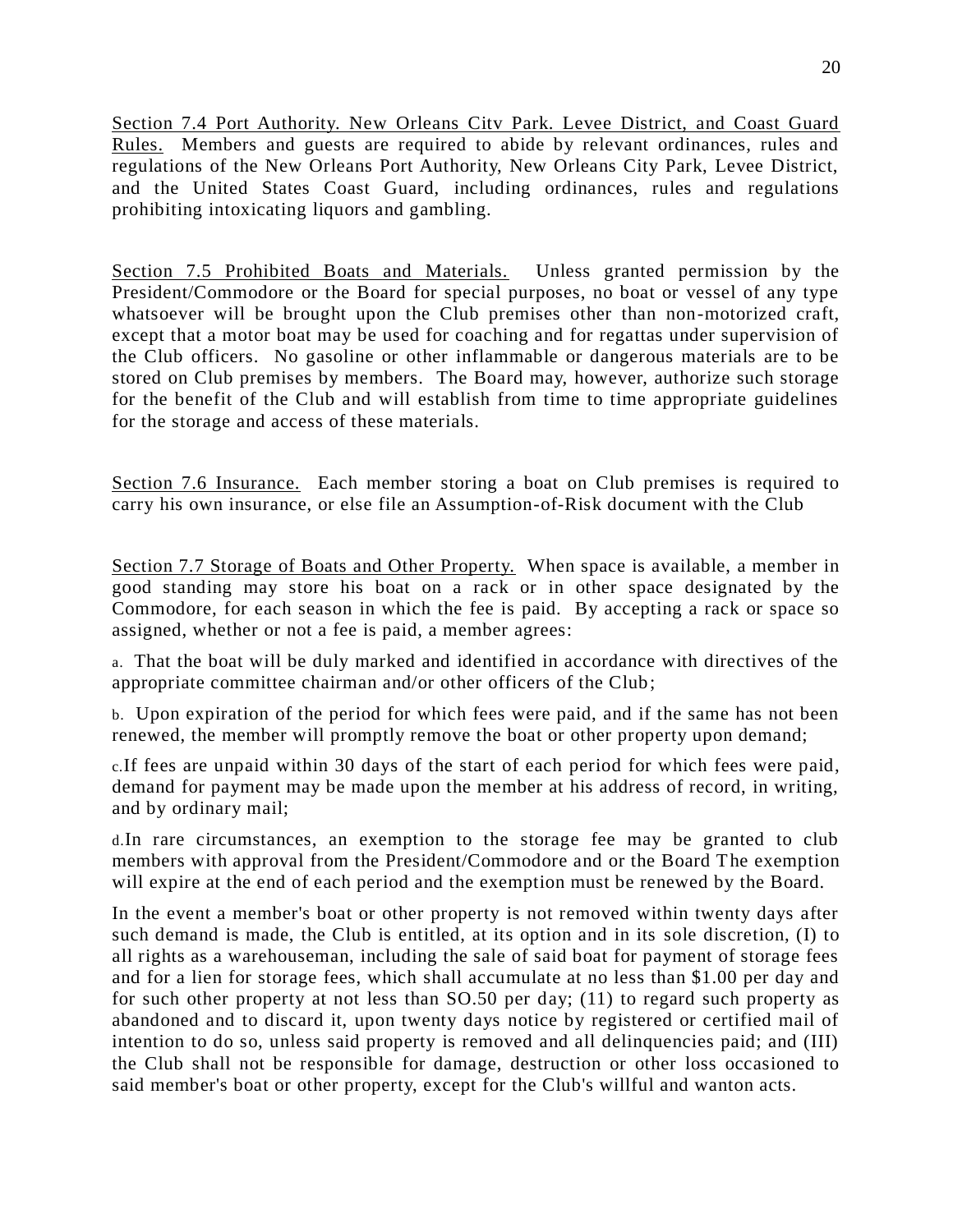### **ARTICLE VIII. AMENDMENTS**

Section 8.1 Amendments bv the Board of Directors. The Board of Directors may amend these Bylaws by the affirmative vote of three fourths of its members at a meeting wherein specific notice of the proposed amendment has been given, except for the provision of Article I and this Article VIII, and except that it may not expand its own powers or remove any of its duties or obligations imposed by Article IV, and further provided that any amendment so made may not become effective until at least 35 days after notice of same has been given to the membership together with notice of a special membership meeting whereby one quarter of the membership, by majority vote, may veto such proposed change, in which case an amendment may not be made on the same subject by the Board for at least one year after such veto.

Section 8.2 Amendments Requiring Membership Approval. The Board of Directors may amend Article I, Article IV, and Article VIII of the Bylaws at a regular or special meeting of the members, provided that the purpose and wording of the proposed amendment in the notice of the meeting is mailed not less than twenty-one days, nor more than forty days prior to the meeting, at which such amendment is considered and further provided that such amendment shall receive the affirmative vote of at least twothirds of all members present and voting on the proposed amendment and a quorum is present.

Section 8.3 Editorial Changes. Non-substantive changes to the Bylaws, such as corrections of typographical errors or the substitution of a new address of the Club's principle office, may be made by the Board without resort to notification of the membership.

#### Section 8.4 Construction of Bylaws.

a. Wherever the context so requires, masculine shall include the feminine, the feminine shall include the masculine, and the singular shall include the plural, and conversely.

b. If any portion of these Bylaws shall be invalid or inoperative, so far as is reasonable and possible, the remainder of these Bylaws shall be considered valid and operative; and effect shall be given to the intent manifested by the portion held invalid or inoperative.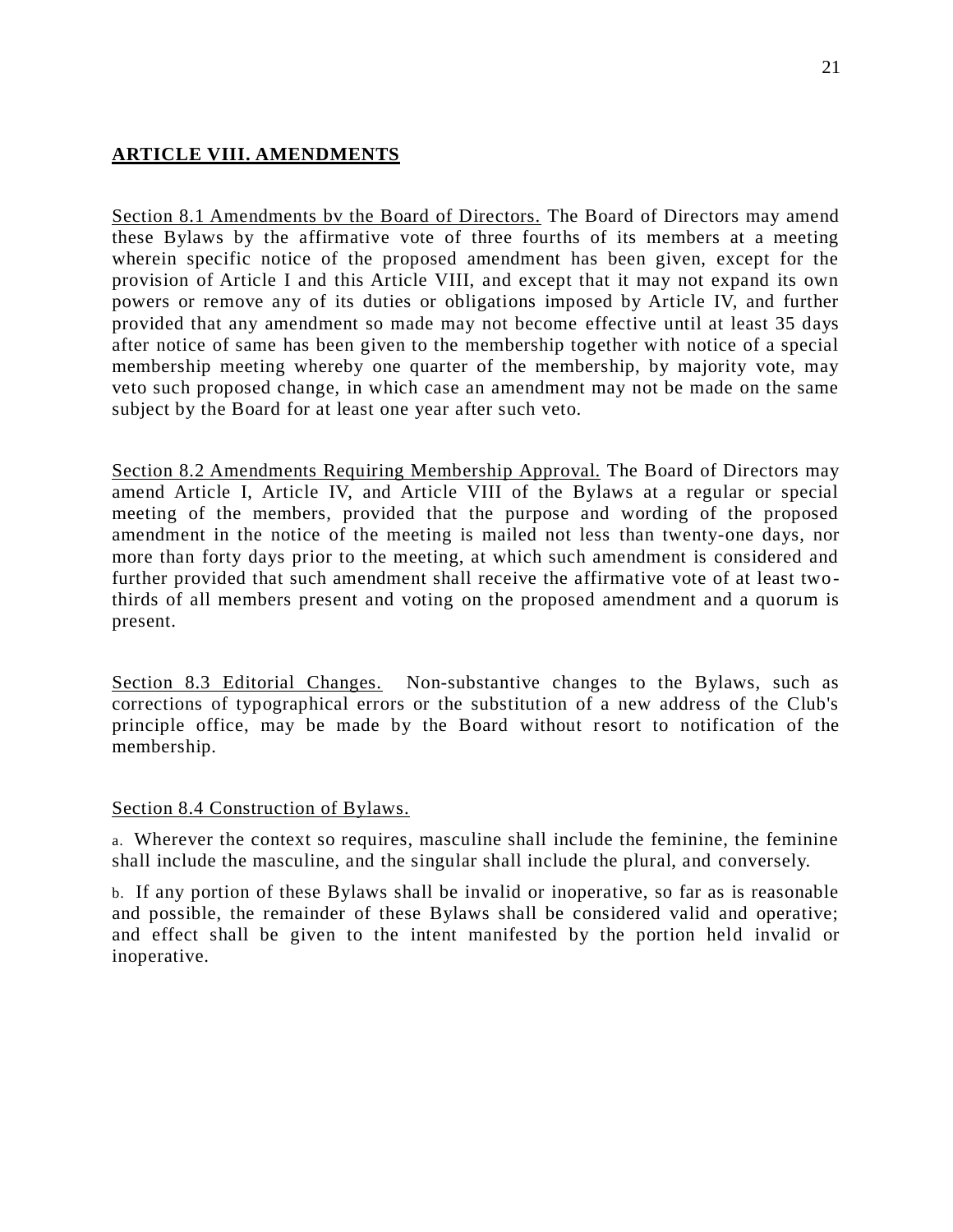Section 8.5 Table Contents and Headings. The table contents and headings used in these Bylaws have been inserted for convenience and do not constitutes matter to be construed in interpretation.

Section 8.6 Relation to Articles of Incorporation. These Bylaws are subject to, and governed by, the Articles of Incorporation.

Section 8.7 Savings Clause. Failure of literal or complete compliance with provisions of the Bylaws, including errors in phraseology of proposals, which in the judgment of the majority of the members in attendance at a meeting do not injure the rights of members not present, shall not invalidate the actions or proceedings of the members at that meeting.

Section 8.8 Child Safeguarding Policy. The Club acknowledges the duty of care to safeguard and promote the welfare of children and is committed to ensuring safeguarding practice reflects statutory responsibilities, government guidance and complies with best practice and U.S. Rowing requirements.

The policy recognizes that the welfare and interests of children are paramount in all circumstances. It aims to ensure that regardless of age, ability or disability, gender reassignment, race, religion or belief, sex or sexual orientation, socio-economic background, all children

- a. have a positive and enjoyable experience of sport at NORC in a safe and child-centered environment
- b. are protected from abuse whilst participating in rowing or outside of the activity.

The Club acknowledges that some children, including disabled children and young people or those from ethnic minority communities, can be particularly vulnerable to abuse and we accept the responsibility to take reasonable and appropriate steps to ensure their welfare.

As part of our safeguarding policy, the Club will

- a. promote and prioritize the safety and wellbeing of children and young people
- b. ensure everyone understands their roles and responsibilities in respect of safeguarding and is provided with appropriate learning opportunities to recognize, identify and respond to signs of abuse, neglect and other safeguarding concerns relating to children and young people
- c. ensure appropriate action is taken in the event of incidents/concerns of abuse and support provided to the individual/s who raise or disclose the concern